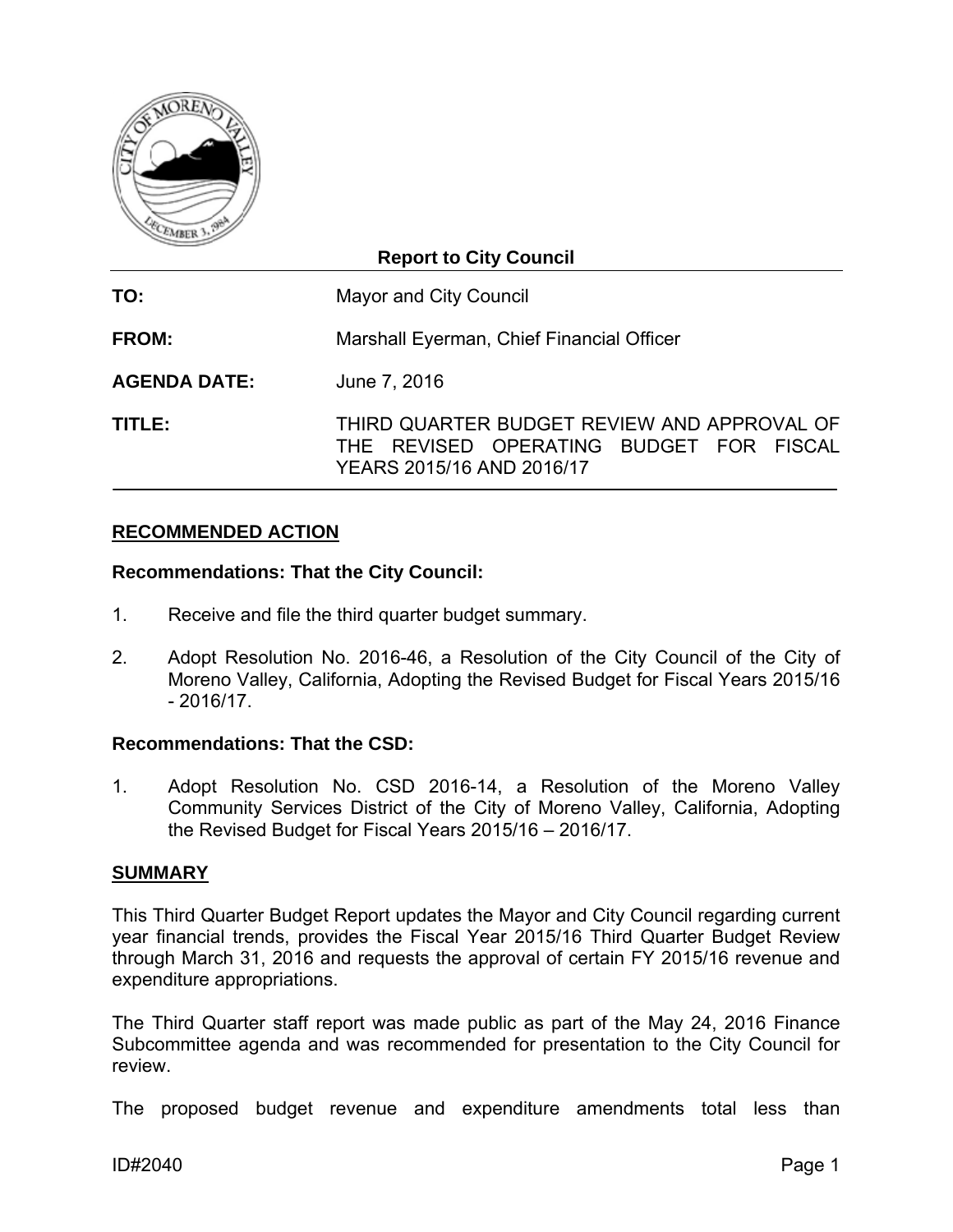approximately 1% of the total General Fund.

# **DISCUSSION**

On June 23, 2015, the City Council adopted the Two-Year Operating Budget for Fiscal Years 2015/16 – 2016/17. The budget included all component units of the City, including the General Fund, Community Services District, and Successor Agency. During the two-year budget period, the City Council will be kept informed of the City's financial condition through the process of First Quarter, Mid-Year, and Third Quarter Budget Reviews. This ongoing process ensures a forum to review expenditure and revenue changes from the estimates made in the budget document. Additionally, any significant changes in projected revenue or unanticipated expenditures will be shared with the City Council should they occur.

This report will provide a FY 2015/16 Third Quarter Review for the first nine months of FY 2015/16, July through March. The third quarter budget review will focus primarily on the City's General Fund. This review will also present nine-month operational results from other key funds.

The City Council's direction of "Maintain a Balanced General Fund Budget" continues to be the goal regarding the fiscal status of City operations. Changes were considered where necessary to adjust for expenditure needs that could not be absorbed within currently approved appropriations and to correct some one-time requirements in some funds. This report identifies the budget adjustments as recommended by the City Manager.

## **FISCAL YEAR 2015/16 THIRD QUARTER:**

This Third Quarter Report updates the Mayor and City Council regarding current year financial trends and provides the opportunity for the City Council to review the recommended actions as they relate to revenues and expenditures.

#### General Fund Revenue Update

Revenue receipts do not follow an even schedule. Although 75% of the fiscal year has elapsed, based on historic trends revenues are estimated to be at approximately 61% of the budgeted amount. Actual revenues received are currently 59% of the budget. Revenue amounts continue to be stable. Although there will be variances in some of the amounts budgeted, the total is expected to remain within 1% of the amended budget for the year. Total General Fund revenue is estimated to be \$93 million. It should be noted that this lag in timing of revenue receipts is one reason an operating cash reserve is always necessary.

#### General Fund Expenditure Update

Although not all expenditures follow a straight-line spending pattern, operating expenditures should track close to within 75% of budget for the year at the end of the first nine months. As of March 31, 2016 total General Fund expenditures were at 68%.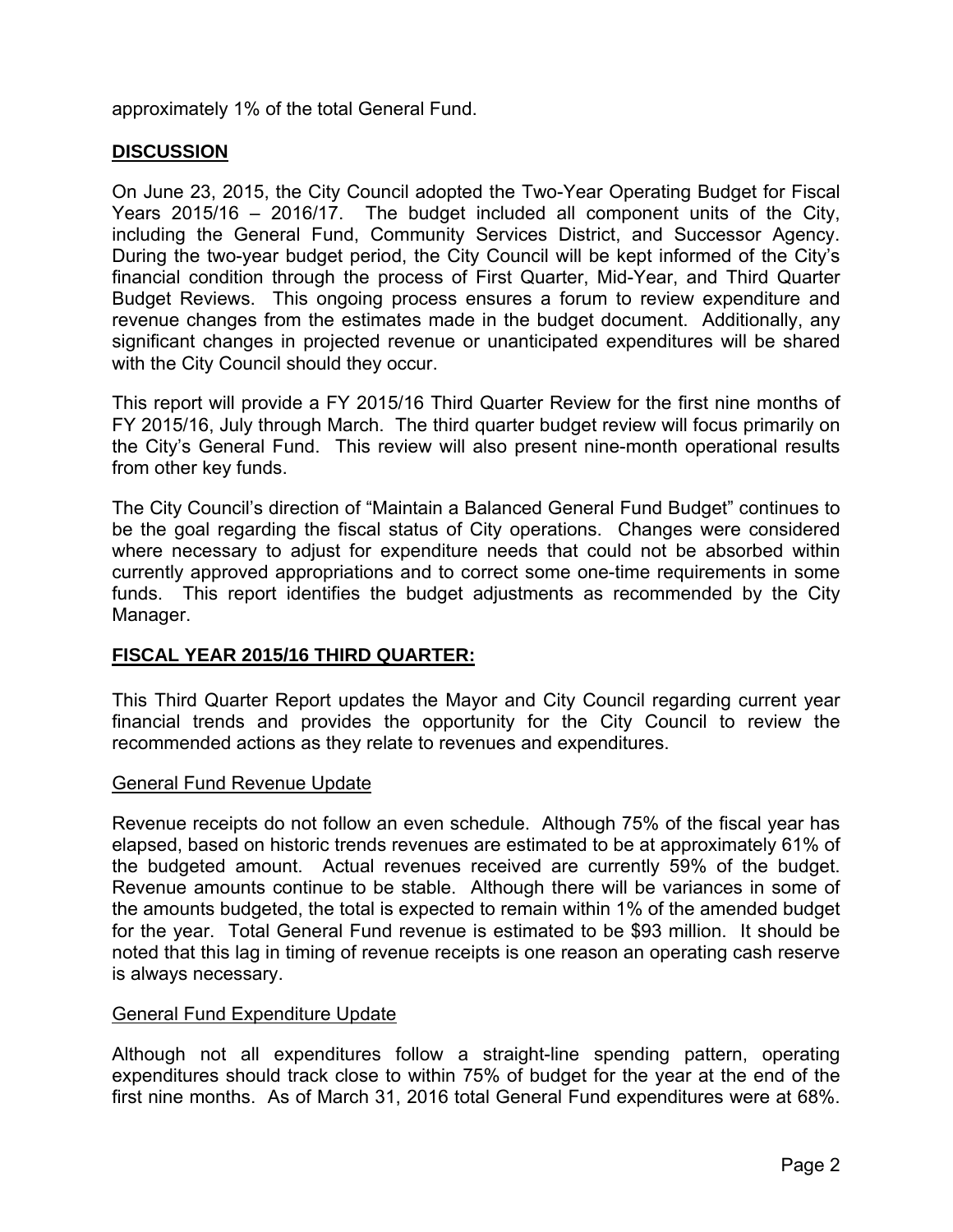This pace is within expectations for most activities in the General Fund and reflects a continued focus on savings.

# **FISCAL YEAR 2015/16-2016/17 BUDGET ADJUSTMENTS**

The FY 2015/16 General Fund revenue budget, as currently amended totals \$93.7 million. The recommended third quarter budget changes decrease revenue by \$620,755 down to approximately \$93 million. The FY 2016/17 General Fund revenue budget, as currently amended totals approximately \$95.4 million. The recommended budget requests a decrease by \$11,988 remains at approximately \$95.4 million.

The FY 2015/16 General Fund expenditures budget, as currently amended, totals approximately \$93.8 million. The recommended third quarter budget changes decrease expenditures by \$1,276,004 down to approximately \$92.6 million. The FY 2016/17 General Fund expenditures budget, as currently amended, totals approximately \$94.5 million. There are no recommended budget requests for FY 2016/17 General Fund expenditures.

The majority of the budget adjustments were attributed to the amending of the building permit budget to equal projected year-end revenue, the reduction of the General Fund contribution to the street lighting programs, and a decrease in the Fleet Operations expenditures.

#### Police Budget

As a follow up to the May 3, 2016 City Council discussion on CDBG grant funding, inlieu of allocating CDBG funds, it is being proposed that the Police Department utilize up to \$25,000 of estimated current fiscal years savings to fund additional overtime hours for the Problem Oriented Policing (POP) program. This will increase Police service hours without an increase to the current amendment budget.

#### **SUMMARIES OF MAJOR FUNDS**

The following provides a summary of some of the proposed budget adjustments. A complete list of all changes is identified in Exhibits A and B to the Resolutions.

#### Neighborhood Stabilization Program (Fund 2507)

Following the adoption of the Boulder Ridge project, staff is proposing a reduction of expenditures by \$150,000 to bring budgeted expenditures in line with projected revenues. A portion of the expenditure adjustments includes reducing personnel costs based on available administrative budgets.

## 2011 Priv Place Ref 97 Lease Revenue Bonds and General Fund (Funds 3751 and 1010)

The Successor Agency submitted a Recognized Obligation Payment Schedule for the period of January 1 through June 30, 2016 (ROPS 15-16B) to the California Department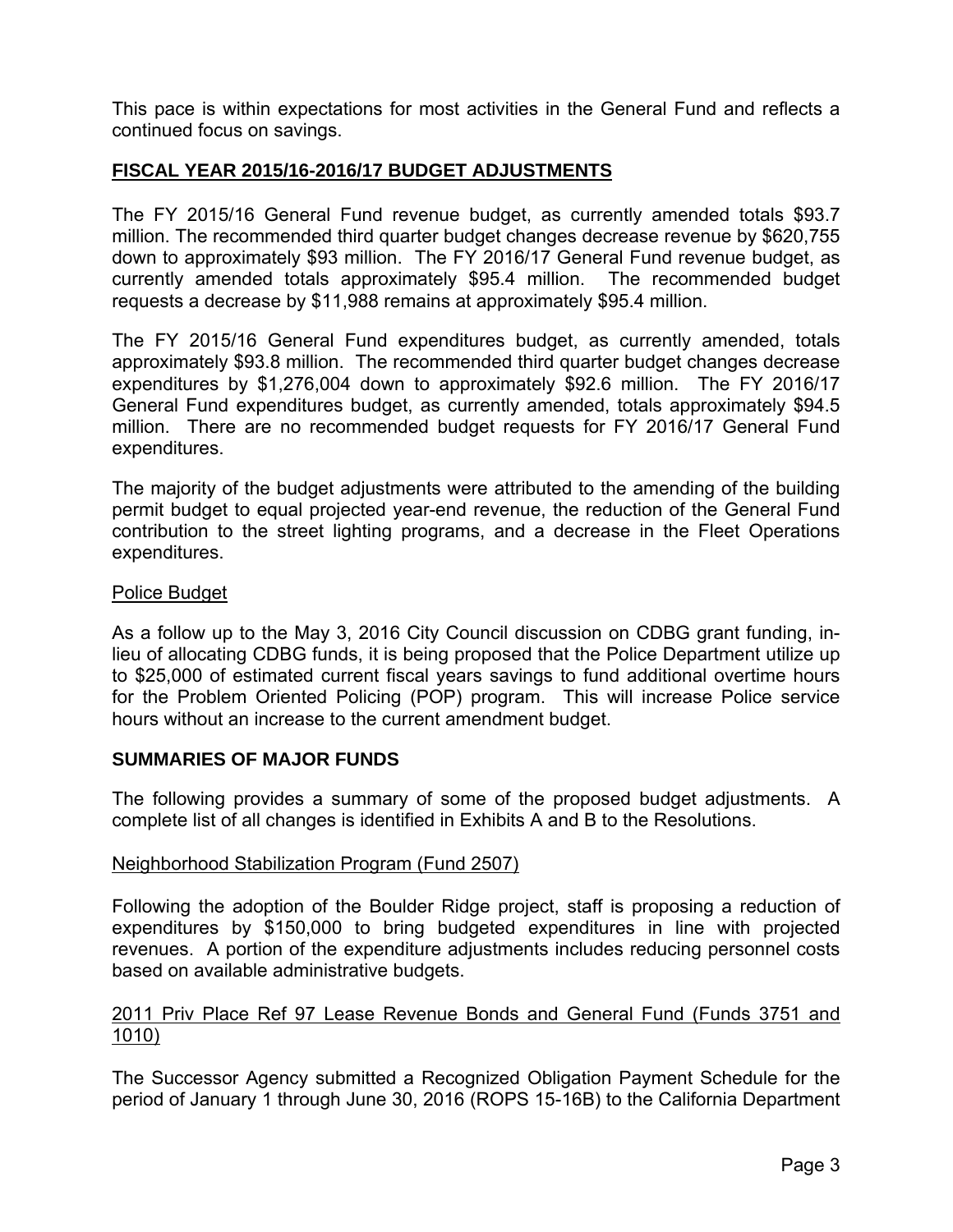of Finance (DOF). The ROPS 15/16B approved a new allocation of \$150,000 for debt service payment. This new revenue will allow for an equal reduction of the General Fund transfer to the bonds.

#### Zone C Arterial Street Lights, LMD 2014-01, and General Fund (Funds 5110, 5012, and 1010)

Based on existing fund balances within the street light programs, staff requests a reduction of the General Fund transfer to the street lighting program by \$506,749. The budget adjustments will continue to fund street light funding through FY 2016/2017.

#### Special Districts Admin. and Moreno Valley Utility (Funds 2006 and 6010)

Moreno Valley Utility (MVU) is proposing accelerating the existing payments due for the Special Districts loan of \$379,893. This will allow for the loan to be paid back in full in FY 2015/16 and reduce any potential future interest costs to MVU.

#### Equipment Maintenance/Fleet Operations (Fund 7410)

Due to a projected decrease in diesel fuel usage, the budget is being proposed to be reduced by \$132,500. Through the third quarter of the fiscal year, the diesel fuel expenditures are currently only at 39% of the annual budget.

## Fleet Operations Replacement Reserve, Equipment Replacement Reserve, and General Fund (Funds 7430, 7510, and 1010)

Staff is requesting a reduction of the fleet purchasing budget by \$620,755 to align with the current fiscal year projected expenditures. The funds still have an adequate budget to cover the current City Council approved purchase of vehicles. The fund balance shall be retained for future vehicle replacements.

## **ALTERNATIVES**

- 1. Recommend approval of proposed resolutions adopting the revised operating budgets for fiscal years 2015/16 and 2016/17. The approval of these items will allow the City to modify budgets and operations as necessary through this third quarter review. *Staff recommends this alternative as approval of these items will allow for the necessary budgetary adjustments.*
- 2. Do not recommend approval of proposed resolutions adopting the revised operating budgets for fiscal years 2015/16 and 2016/17; or recommended actions. *Staff does not recommend this alternative as this will not allow for the necessary budgetary adjustments.*

## **FISCAL IMPACT**

The City's budget provides the funding and expenditure plan for all funds. As such, it serves as the City's financial plan for the fiscal year. The fiscal impacts of the proposed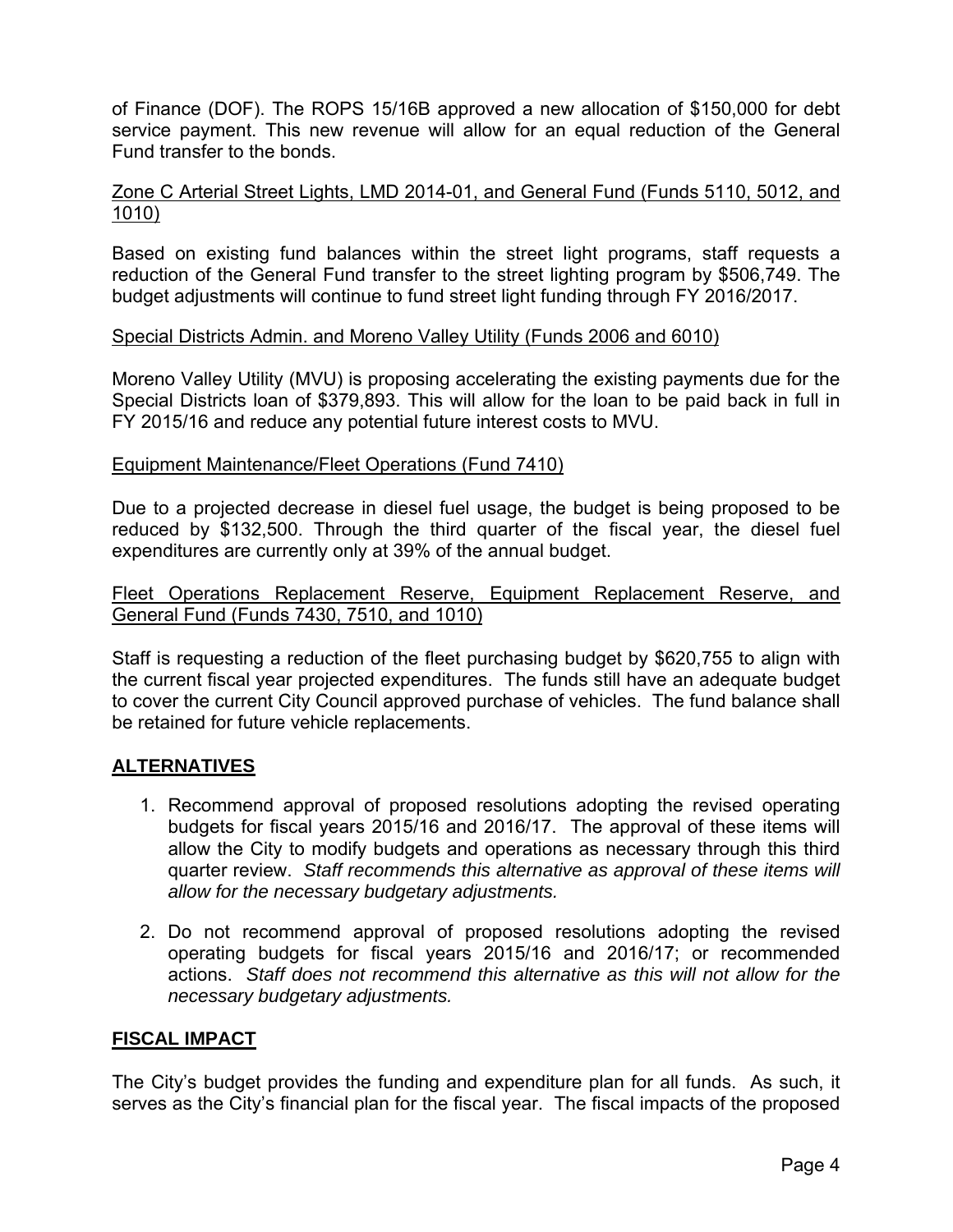budget amendments are identified in Exhibits A and B to the Resolutions.

# **NOTIFICATION**

Publication of the agenda.

# **PREPARATION OF STAFF REPORT**

Stephanie Cuff Marshall Eyerman

Prepared By: Department Head Approval: Chief Financial Officer/City Treasurer

Concurred By: Dena Heald Financial Operations Division Manager

# **CITY COUNCIL GOALS**

**Revenue Diversification and Preservation**. Develop a variety of City revenue sources and policies to create a stable revenue base and fiscal policies to support essential City services, regardless of economic climate.

# **ATTACHMENTS**

- 1. FY 2015-16 Third Quarter Financial Report
- 2. Resolution No. 2016-46
- 3. Resolution No. CSD 2016-14
- 4. Exhibit A Gen Fund
- 5. Exhibit B Non Gen Fund

# **APPROVALS**

| <b>Budget Officer Approval</b> | $\checkmark$ Approved | 5/20/16 3:56 PM |
|--------------------------------|-----------------------|-----------------|
| City Attorney Approval         | $\checkmark$ Approved | 5/24/16 4:49 PM |
| City Manager Approval          | $\checkmark$ Approved | 5/25/16 1:41 PM |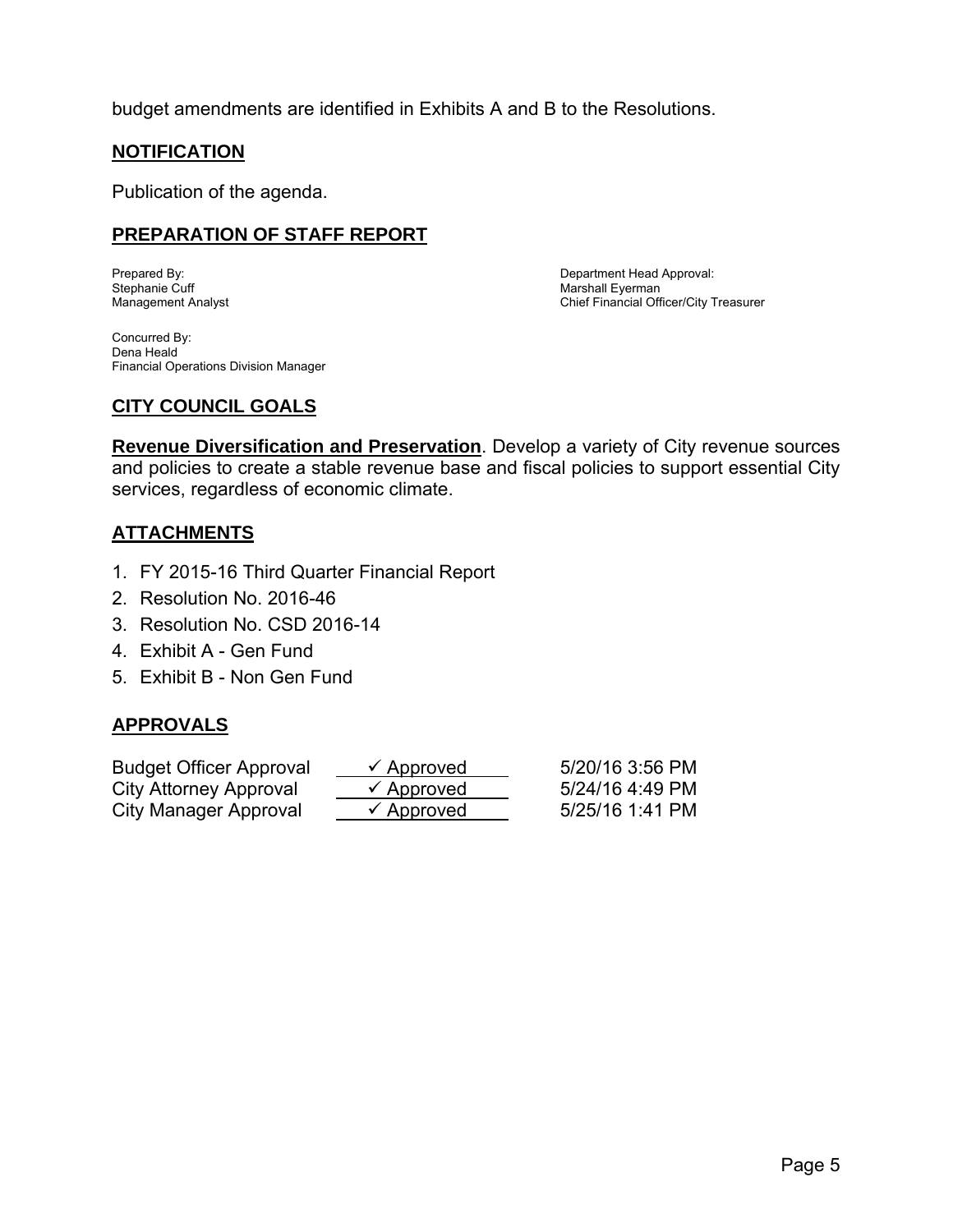

# **City of Moreno Valley Fiscal Year 2015/16 Third Quarter Financial Summary**

| TO:          | Mayor and City Council                                   |
|--------------|----------------------------------------------------------|
| <b>FROM:</b> | Marshall Eyerman, Chief Financial Officer/City Treasurer |
| <b>DATE:</b> | June 7, 2016                                             |

## **INTRODUCTION**

On June 23, 2015, the City Council adopted the Two-Year Operating Budget for Fiscal Years (FY) 2015/16 – 2016/17. During the two-year budget period the City Council will be kept apprised of the City's financial condition through the process of First Quarter, Mid-Year Budget and Third Quarter Reviews. This ongoing process ensures a forum to look at expenditure and revenue deviations from the estimates made in the budget document. Additionally, any significant variances in projected revenue or unanticipated expenditures will be shared with the City Council should they occur.

This report provides a review of the unaudited financial results at the third quarter of FY 2015/16 (July 2015 – March 2016, 75% of the fiscal year).

## CITYWIDE OPERATING EXPENDITURE SUMMARY

The following table contains a summary of the adopted budget, amended budget and the Third Quarter expenditures. The totals represent each major fund type and component unit of the City.

|                                   |    | FY 2015/16<br><b>Adopted Budget</b> |     | FY 2015/16<br><b>Amended Budget</b> |     | Actuals as of<br>3/31/16<br>(unaudited) | % of Amended<br><b>Budget</b> |
|-----------------------------------|----|-------------------------------------|-----|-------------------------------------|-----|-----------------------------------------|-------------------------------|
| <b>Fund/Component Unit</b>        |    |                                     |     |                                     |     |                                         |                               |
| General Fund                      | \$ | 90.909.226                          | \$  | 93.834.986                          | \$. | 63,985,480                              | 68.2%                         |
| Community Services District (CSD) | \$ | 19.313.385                          | \$. | 20,975,318                          | \$. | 13.189.230                              | 62.9%                         |
| <b>Successor Agency</b>           | \$ | 5.394.517                           | S   | 5.394.517                           | \$  | 4,112,166                               | 76.2%                         |
| <b>Housing Fund</b>               | \$ | 72.000                              | \$. | 159.800                             | \$. | 59.909                                  | 37.5%                         |
| Special Revenue Funds             | \$ | 27.492.559                          | S   | 57.576.878                          | \$. | 23,561,255                              | 40.9%                         |
| <b>Capital Projects Funds</b>     | \$ | 2.391.884                           | \$. | 22.116.135                          | \$. | 9.890.460                               | 44.7%                         |
| <b>Electric Utility Funds</b>     | \$ | 23,688,897                          | \$. | 28,107,477                          | \$. | 16,426,707                              | 58.4%                         |
| Internal Service Funds            | \$ | 20.106.545                          | \$  | 25,534,037                          | \$  | 15,359,038                              | 60.2%                         |
| Debt Service Funds                | \$ | 6,237,300                           | \$  | 6.237.300                           | \$  | 4.746.154                               | 76.1%                         |
| Total                             | S  | 195,606,313                         | S   | 259,936,448                         | S   | 151,330,400                             | 58.2%                         |

## **Table 1. Citywide Operating Expenditures**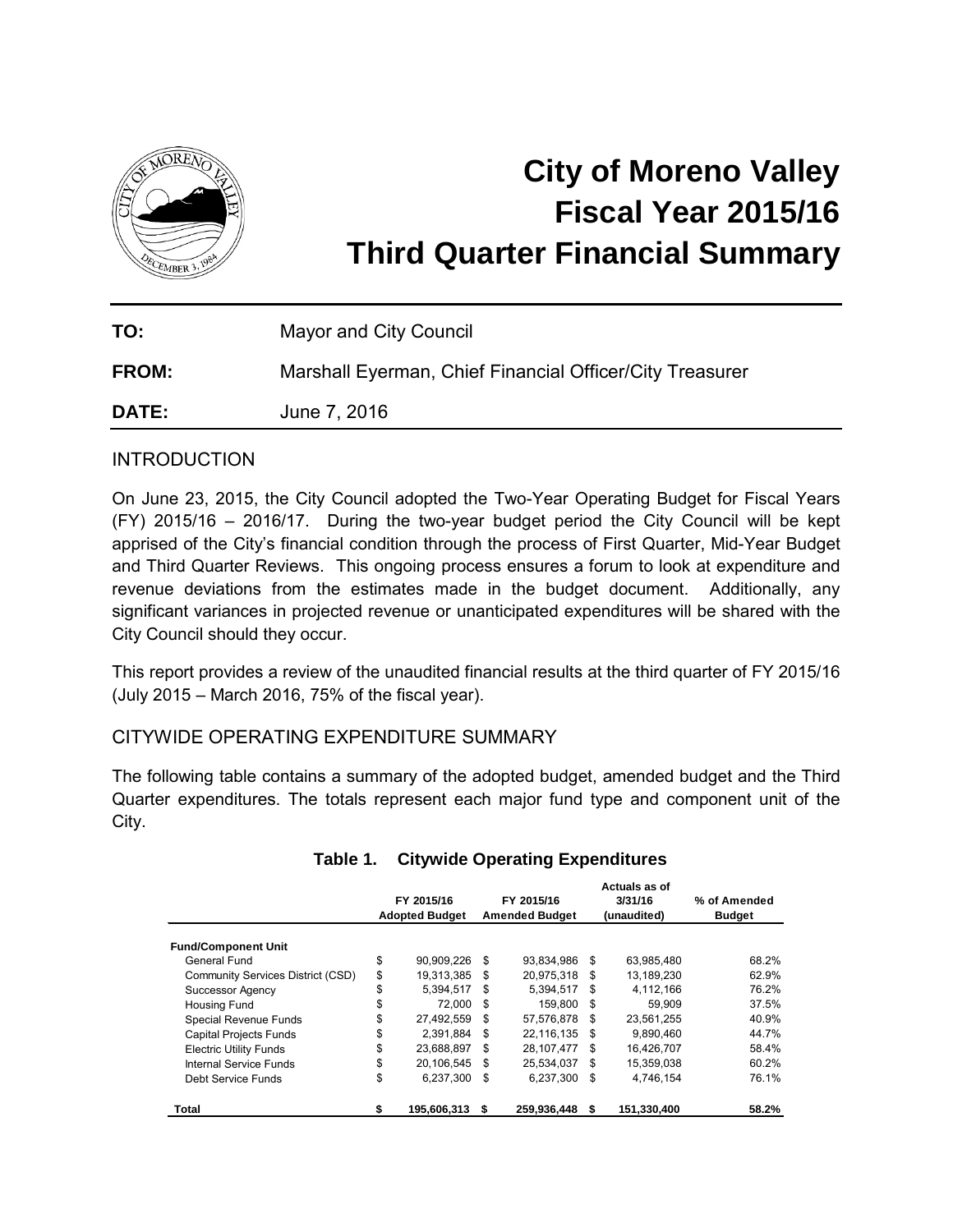Actions taken by the City Council subsequent to the June 23, 2015 adoption of the two-year budget and included in the Amended Budget are:

- On May 26, 2015, the City Council approved the Capital Improvement Plan including approx. \$29.3 million (\$24,000 General Fund) of one-time carryovers from FY 2014/15.
- On September 22, 2015, the City Council approved the first phase of the City's El Niño Storm Preparation Strategy and the expenditure of \$325,000 for preparation and response.
- On October 13, 2015, the City Council approved the appropriation of \$200,000 for planning and design efforts of the Hubbard Street Storm Drain to fast track the project. These funds will be reimbursed by the Riverside County Flood Control and Water Conservation District.
- On November 10, 2015, the City Council approved one-time carryovers from FY 2014/15 with a net impact to the General Fund of \$389,734.
- Throughout the fiscal year there are also budget amendments to reflect the acceptance of grants and adjustments to contractual services and material/supplies. The individual amendments are reviewed as part of separate City Council agenda items.

The majority of this third quarter update will focus on the General Fund, as it supports all basic services provided to City residents. Highlights for other key component funds will be discussed at a summary level as well.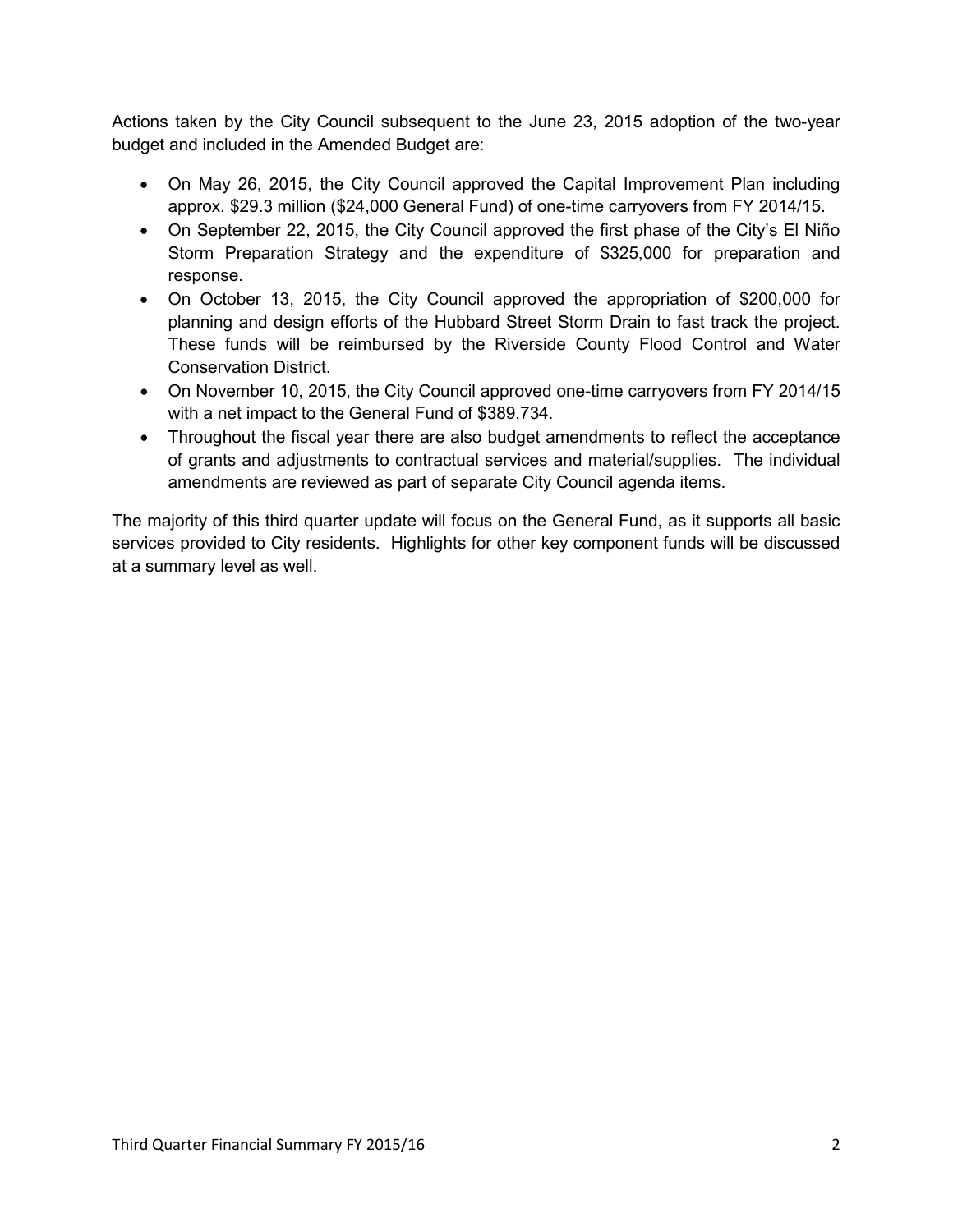# GENERAL FUND OPERATING

|                                    |    |                    |      | FY 2015/16      | Actuals as of       |               |
|------------------------------------|----|--------------------|------|-----------------|---------------------|---------------|
|                                    |    | FY 2015/16 Adopted |      | Amended         | 3/31/2016           | % of Amended  |
|                                    |    | <b>Budget</b>      |      | <b>Budget</b>   | (unaudited)         | <b>Budget</b> |
|                                    |    |                    |      |                 |                     |               |
| Revenues:                          |    |                    |      |                 |                     |               |
| Taxes:                             |    |                    |      |                 |                     |               |
| Property Tax                       | \$ | 12,072,224         | \$   | 12,072,224      | \$<br>7,133,295     | 59.1%         |
| Property Tax in-lieu               | \$ | 15,732,303         | \$   | 15,732,303      | \$<br>8,204,504     | 52.2%         |
| <b>Utility Users Tax</b>           | \$ | 15,912,000         | \$   | 15,912,000      | \$<br>11,278,441    | 70.9%         |
| Sales Tax                          | \$ | 19,269,321         | \$   | 19,269,321      | \$<br>8,885,096     | 46.1%         |
| <b>Other Taxes</b>                 | \$ | 9,155,250          | \$   | 9,155,250       | \$<br>6,143,684     | 67.1%         |
| Licenses & Permits                 | \$ | 2,090,930          | \$   | 2,090,930       | \$<br>2,433,931     | 116.4%        |
| Intergovernmental                  | \$ | 230,000            | \$   | 774,655         | \$<br>700,232       | 90.4%         |
| <b>Charges for Services</b>        | \$ | 10,733,409         | \$   | 10,815,689      | \$<br>7,960,945     | 73.6%         |
| Use of Money & Property            | \$ | 3,469,962          | \$   | 3,469,962       | \$<br>1,507,831     | 43.5%         |
| Fines & Forfeitures                | \$ | 623,760            | \$   | 623,760         | \$<br>366,416       | 58.7%         |
| Miscellaneous                      | \$ | 103,400            | \$   | 143,400         | \$<br>235,213       | 164.0%        |
| <b>Total Revenues</b>              | \$ | 89,392,559         | \$   | 90,059,494      | \$<br>54,849,589    | 60.9%         |
|                                    |    |                    |      |                 |                     |               |
| <b>Expenditures:</b>               |    |                    |      |                 |                     |               |
| <b>Personnel Services</b>          | \$ | 17, 141, 774       | \$   | 17,194,599      | \$<br>13,037,195    | 75.8%         |
| <b>Contractual Services</b>        | \$ | 61,100,017         | \$   | 61,806,020      | \$<br>42,284,682    | 68.4%         |
| Material & Supplies                | \$ | 3,614,989          | \$   | 5,113,905       | \$<br>1,597,813     | 31.2%         |
| <b>General Government</b>          | \$ |                    | \$   |                 | \$                  |               |
| <b>Debt Service</b>                | \$ |                    | \$   |                 | \$                  |               |
| <b>Fixed Charges</b>               | \$ | 5,603,063          | \$   | 5,603,063       | \$<br>4,184,254     | 74.7%         |
| <b>Fixed Assets</b>                | \$ | 50,000             | \$   | 419,000         | \$<br>32,526        | 7.8%          |
| <b>Total Expenditures</b>          | \$ | 87,509,843         | \$   | 90,136,587      | \$<br>61,136,469    | 67.8%         |
| Excess (Deficiency) of Revenues    |    |                    |      |                 |                     |               |
| Over (Under) Expenditures          | \$ | 1,882,716 \$       |      | $(77,093)$ \$   | (6, 286, 880)       |               |
| <b>Transfers:</b>                  |    |                    |      |                 |                     |               |
| Transfers In                       | \$ | 2,492,842          | \$   | 3,618,199       | \$<br>663,239       | 18.3%         |
| <b>Transfers Out</b>               | \$ | 3,399,383          | \$   | 3,698,399       | \$<br>2,849,011     | 77.0%         |
| <b>Net Transfers</b>               | \$ | (906, 541)         | \$   | (80, 200)       | \$<br>(2, 185, 772) |               |
| Total Revenues & Transfers In      | \$ | 91,885,401         | \$   | 93,677,693      | \$<br>55,512,828    | 59.3%         |
| Total Expenditures & Transfers Out | \$ | 90,909,226         | \$   | 93,834,986      | \$<br>63,985,480    | 68.2%         |
|                                    |    |                    |      |                 |                     |               |
| <b>Net Change of Fund Balance</b>  | \$ | 976,175            | - \$ | $(157, 293)$ \$ | (8,472,652)         |               |

# **Table 2. General Fund Operations**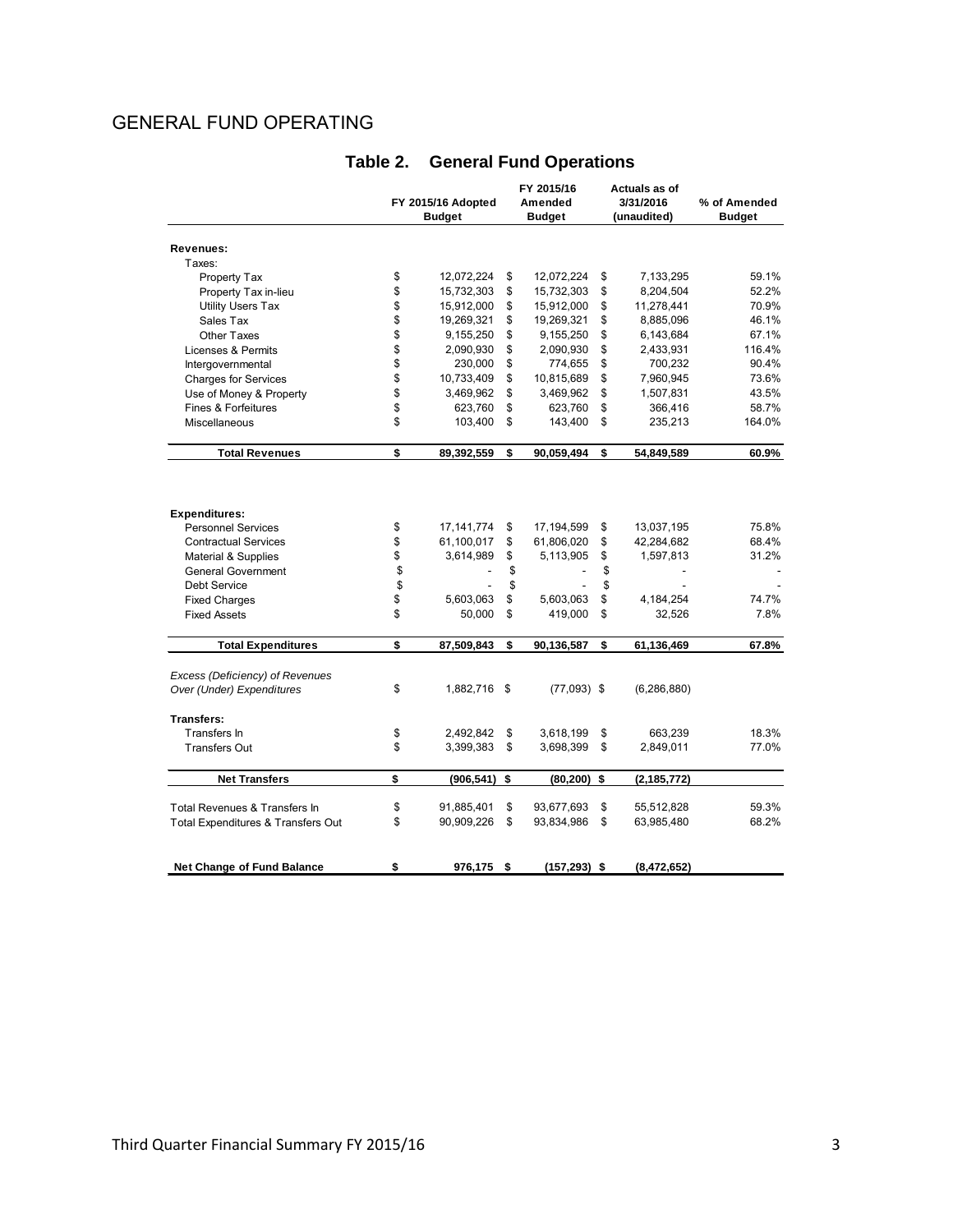#### *General Fund Operating Revenues*

The General Fund is comprised of several revenue types. However, the main sources include property tax, utility users tax, and sales tax. Each of these are affected by different economic activity cycles and pressures.

|                             | FY 2015/16 Adopted<br><b>Budget</b> | FY 2015/16<br>Amended<br><b>Budget</b> | Actuals as of<br>3/31/2016<br>(unaudited) | % of Amended<br><b>Budget</b> |  |
|-----------------------------|-------------------------------------|----------------------------------------|-------------------------------------------|-------------------------------|--|
| Revenues:                   |                                     |                                        |                                           |                               |  |
| Taxes:                      |                                     |                                        |                                           |                               |  |
| Property Tax                | \$<br>12,072,224                    | \$<br>12,072,224                       | \$<br>7,133,295                           | 59.1%                         |  |
| Property Tax in-lieu        | \$<br>15,732,303                    | \$<br>15,732,303                       | \$<br>8,204,504                           | 52.2%                         |  |
| Utility Users Tax           | \$<br>15,912,000                    | \$<br>15.912.000                       | \$<br>11,278,441                          | 70.9%                         |  |
| Sales Tax                   | \$<br>19,269,321                    | \$<br>19,269,321                       | \$<br>8,885,096                           | 46.1%                         |  |
| Other Taxes                 | \$<br>9,155,250                     | \$<br>9.155.250                        | \$<br>6.143.684                           | 67.1%                         |  |
| Licenses & Permits          | \$<br>2,090,930                     | \$<br>2,090,930                        | \$<br>2,433,931                           | 116.4%                        |  |
| Intergovernmental           | \$<br>230,000                       | \$<br>774.655                          | \$<br>700.232                             | 90.4%                         |  |
| <b>Charges for Services</b> | \$<br>10,733,409                    | \$<br>10,815,689                       | \$<br>7,960,945                           | 73.6%                         |  |
| Use of Money & Property     | \$<br>3,469,962                     | \$<br>3,469,962                        | \$<br>1,507,831                           | 43.5%                         |  |
| Fines & Forfeitures         | \$<br>623,760                       | \$<br>623,760                          | \$<br>366,416                             | 58.7%                         |  |
| <b>Miscellaneous</b>        | \$<br>103,400                       | \$<br>143.400                          | \$<br>235,213                             | 164.0%                        |  |
| <b>Total Revenues</b>       | \$<br>89,392,559                    | \$<br>90,059,494                       | \$<br>54,849,589                          | 60.9%                         |  |

#### **Table 3. General Fund Operating Revenues**

#### *Property Taxes/Property Taxes In-Lieu*

Property taxes were budgeted to increase by 6.5% from the FY 2014/15 Amended Budget. The annual schedule of property tax payments from the County of Riverside will provide payments to the City based on the following estimated schedule:

#### Secured Property Tax Payment Dates

| Settlement 1             | January |
|--------------------------|---------|
| Settlement 2             | Mav     |
| Settlement 3             | August  |
| <b>Teeter Settlement</b> | October |

Based on historical averages of actual receipts, the City is estimated to receive 53% of the budgeted property tax revenue through third quarter. The City has currently received 55% through third quarter. Property taxes will continue to be monitored as property valuations may adjust through the year based on property sales and assessment appeals filed with the County.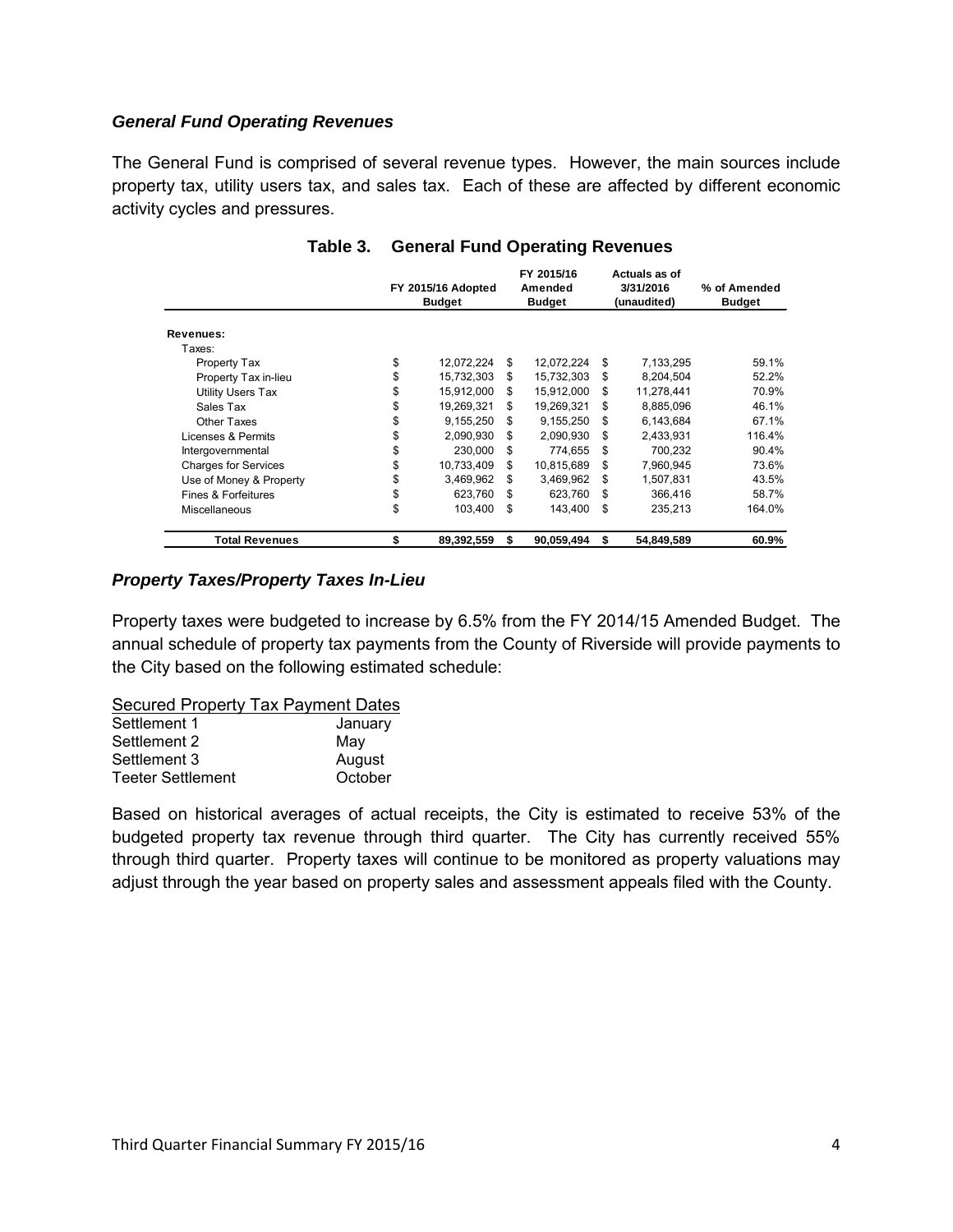

**Chart 1. General Fund Third Quarter Revenue Trend – Property Taxes**

#### *Utility Users Tax*

Utility Users taxes were budgeted to remain flat from the FY 2014/15 Amended Budget. This projection is primarily due to competitive forces within the communications markets. Both the wireless and wired markets experienced downturns year over year. Based on our discussions with utility tax experts, there are a couple of causes for this trend. First is competition and bundling practices within the market as more small players continue to join the market. Second is the migration of customers from contract plans to prepaid plans. Currently there is no method within the State to capture UUT related to prepaid wireless plans. There is currently legislation in Sacramento trying to address this and close that gap.

Based on historical averages of actual receipts, the City is estimated to receive 68% of the budgeted utility users tax revenue through third quarter. The City has currently received 71% through third quarter.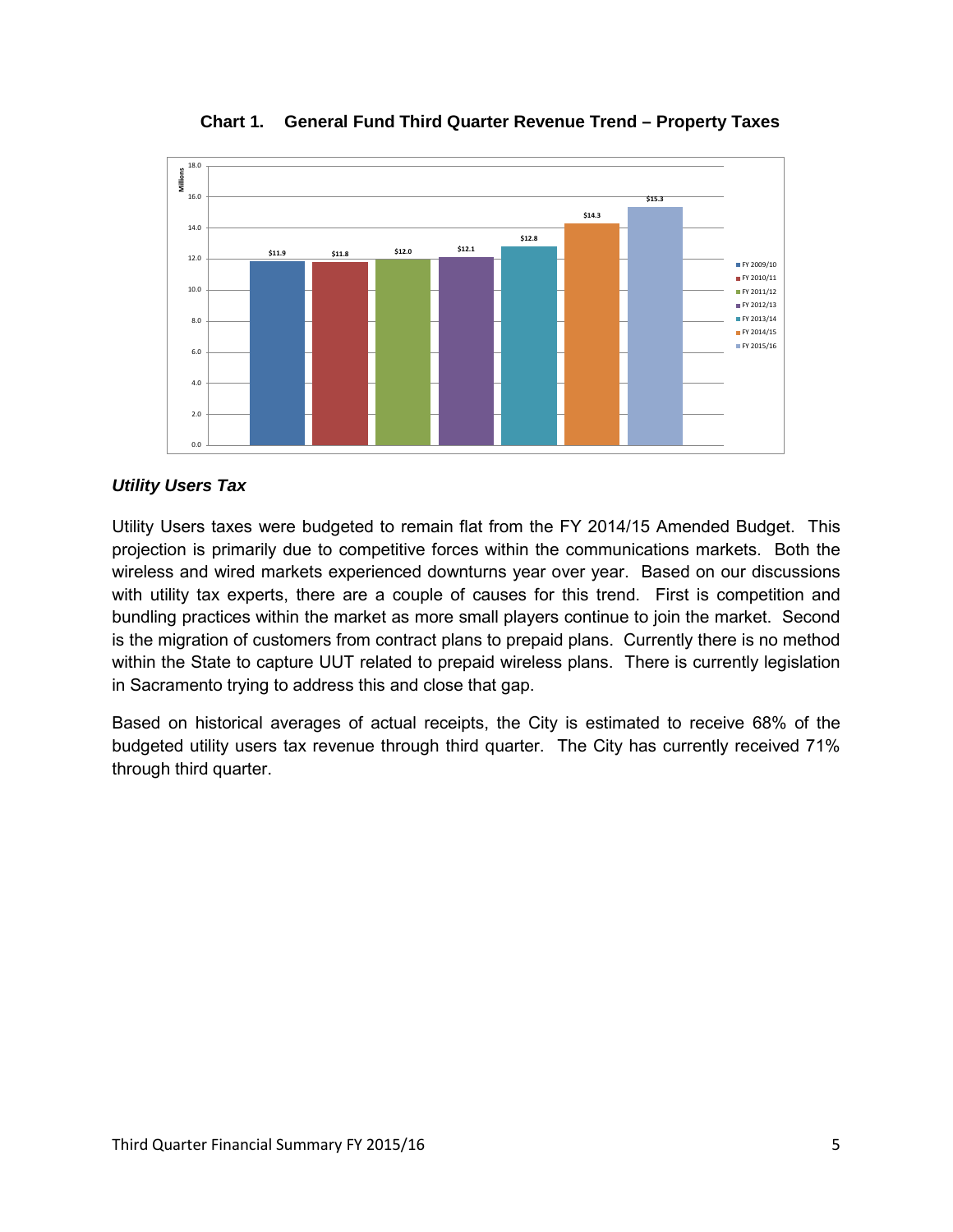**\$10.3 \$10.4 \$10.4 \$10.8 \$10.6 \$11.2 \$11.3** 0.0 2.0 4.0 6.0 8.0 10.0 12.0 **Millions** FY 2009/10 **FY 2010/11** FY 2011/12 **FY 2012/13** FY 2013/14 FY 2014/15 FY 2015/16

**Chart 2. General Fund Third Quarter Revenue Trend – Utility Users Taxes**

#### *Sales Taxes*

Based on the recovering economy and new businesses that began operating in the City, the FY 2015/16 sales tax budget was increased by 8.5%. Sales tax receipts will need to be continually monitored through the year to determine if current trends begin to plateau or begin to decrease.

Based on historical averages of actual receipts, the City is estimated to receive 56% of the budgeted sales tax revenue through third quarter. The City has currently received 46% through third quarter.



**Chart 3. General Fund Third Quarter Revenue Trend – Sales Taxes**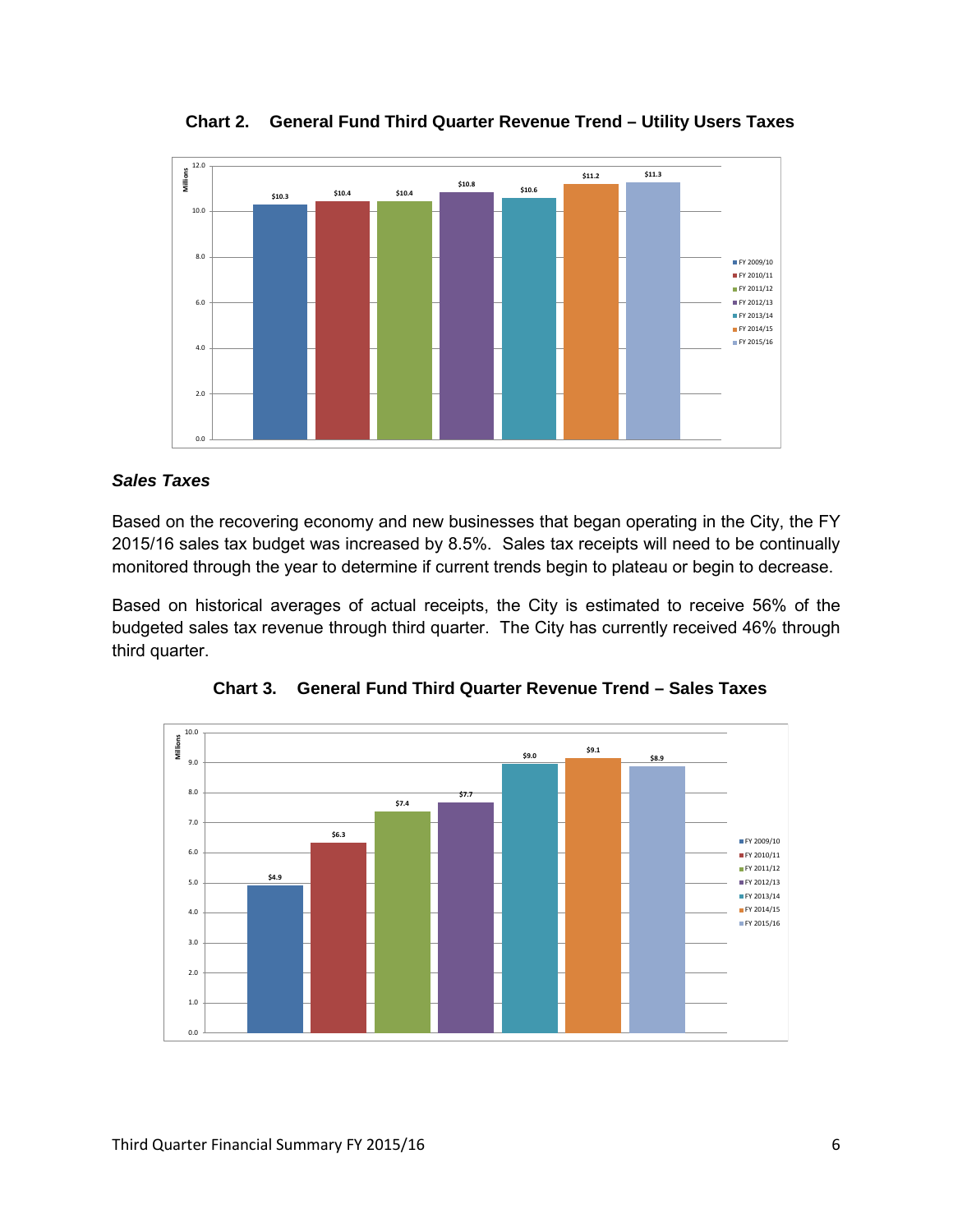#### *Other Taxes*

Other taxes are primarily composed of Business Gross Receipts, Transient Occupancy Tax, Documentary Transfer Tax, and Franchise Fees. Collectively, other taxes were budgeted to increase 9.7% from the FY 2014/15 Amended Budget.

Based on historical averages of actual receipts, the City is estimated to receive 60% of the budgeted Other Taxes revenue through third quarter. The City has currently received 67% through third quarter.



**Chart 4. General Fund Third Quarter Revenue Trend – Other Taxes**

## *Licenses & Permits*

Licenses & Permits are primarily composed of Business and Animal Licenses, along with Building, Electrical, Mechanical, Plumbing and other permits. Collectively, Licenses & Permits were budgeted to increase 27% from the FY 2014/15 Amended Budget.

Based on historical averages of actual receipts, the City is estimated to receive 90% of the budgeted Licenses & Permits revenue through third quarter. The City has currently received 116% through third quarter. The higher growth rate is related primarily to the recent building permit activities.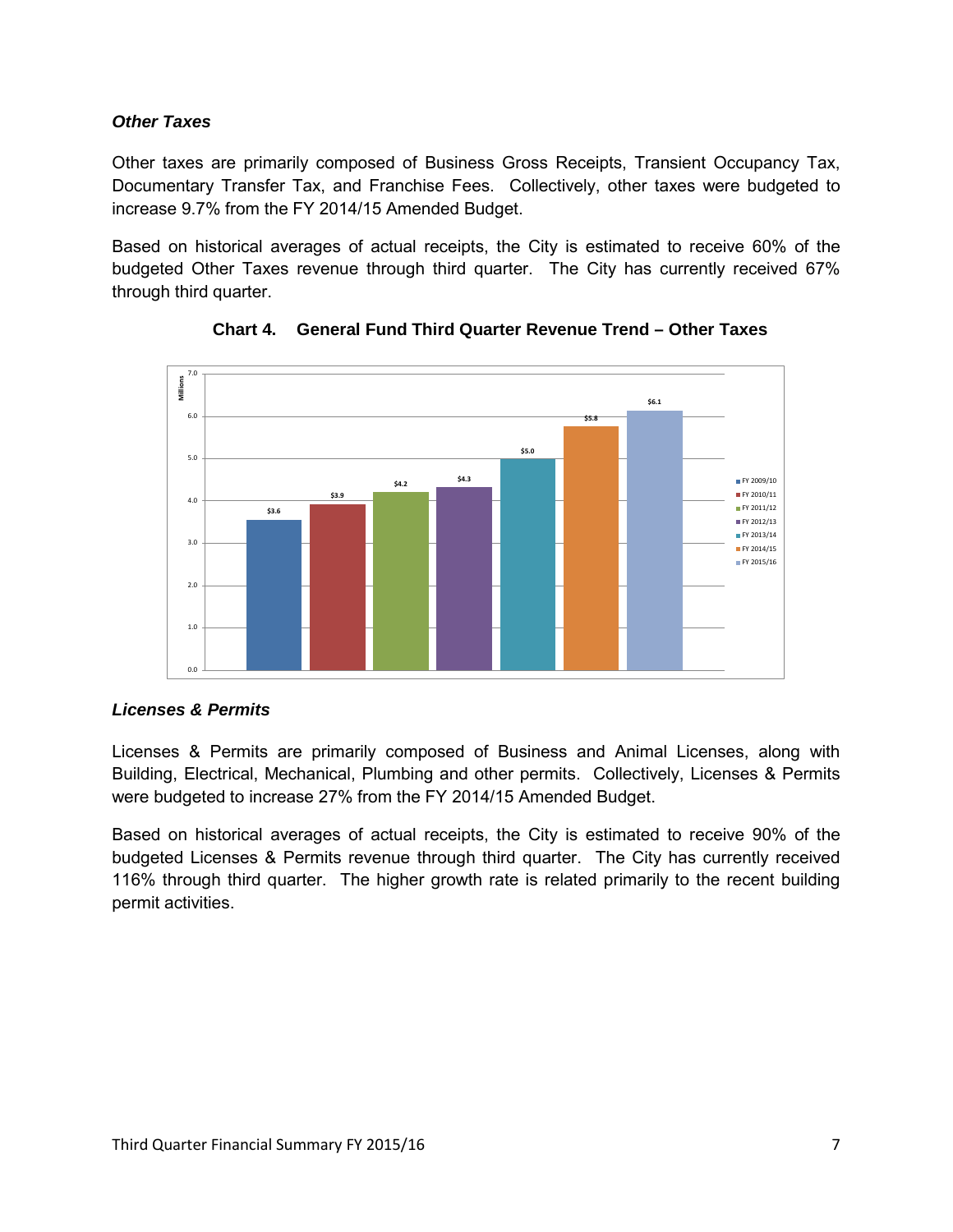

**Chart 5. General Fund Third Quarter Revenue Trend – Licenses & Permits**

#### *Charges for Services*

Charges for Services are primarily composed of Plan Check Fees, Inspection Fees, Administrative Charges to other funds, and Parking Control Fines. Collectively, Charges for Services were budgeted to increase 14% from the FY 2014/15 Amended Budget.

Based on historical averages of actual receipts, the City is estimated to receive 72% of the budgeted Charges for Services revenue through third quarter. The City has currently received 74% through third quarter.



**Chart 6. General Fund Third Quarter Revenue Trend – Charges for Services**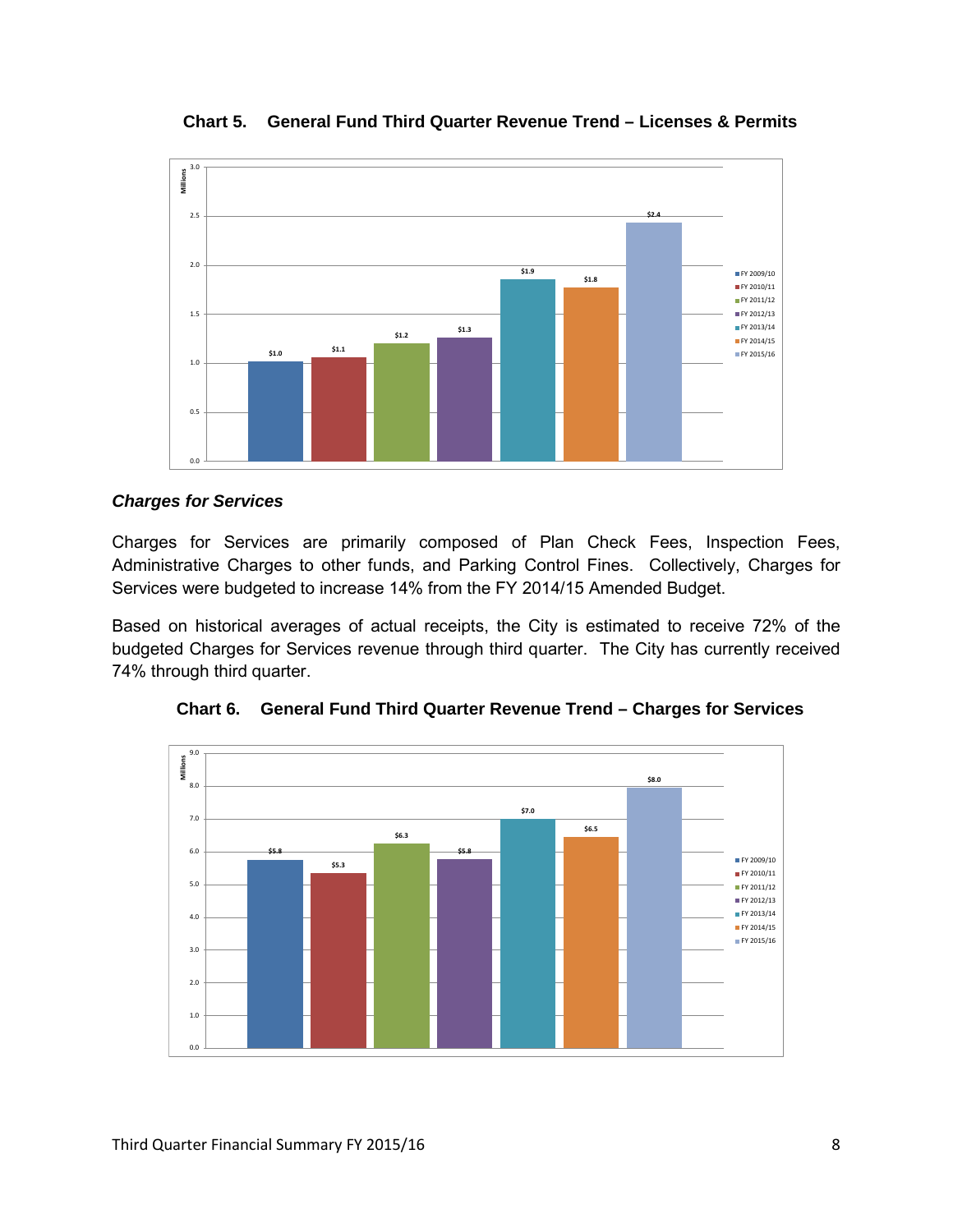#### *Use of Money and Property*

Investment income continues to remain low due to extremely low rates of return for fixed income investments. The investments managed by Chandler Asset Management totaled \$82,721,056 at par and achieved a Yield to Maturity (YTM) for March 2016 of 1.46%. This compares to a YTM in December 2015 of 1.43% and a YTM in June 2015 of 1.38%. The investments managed by Insight Investments totaled \$54,499,863 at par and achieved a Yield to Maturity (YTM) for March 2016 of 1.08%. This compares to a YTM in December 2015 of 1.08% and a YTM in June 2015 of 1.08%. In addition, the City maintained \$34,310,627 in the State Local Agency Investment Fund Pool (LAIF) with a YTM of 0.51%. This is a very low rate of return compared to historical experience, but is indicative of how investment income is performing everywhere. As the market begins to move upward, there will be less opportunity for the trading gains that are generally available under an active management approach.

#### *General Fund Expenditures*

Expenditures are being spent in-line with prior year expenditures. Each Department's activities will be monitored throughout the year as they may be impacted by different economic activity cycles and pressures.

|                                 |                       |            |      |                       |     | Actuals as of |               |  |
|---------------------------------|-----------------------|------------|------|-----------------------|-----|---------------|---------------|--|
|                                 |                       | FY 2015/16 |      | FY 2015/16            |     | 3/31/16       | % of Amended  |  |
|                                 | <b>Adopted Budget</b> |            |      | <b>Amended Budget</b> |     | (unaudited)   | <b>Budget</b> |  |
| Department                      |                       |            |      |                       |     |               |               |  |
| <b>City Council</b>             | \$                    | 621,116    | \$   | 805,346               | \$  | 522,870       | 64.9%         |  |
| <b>City Clerk</b>               | \$                    | 512.583    | \$   | 512.583               | \$  | 375,154       | 73.2%         |  |
| City Manager                    | \$                    | 1,640,137  | \$   | 3,948,482             | \$  | 1,726,629     | 43.7%         |  |
| City Attorney                   | \$                    | 723,542    | \$   | 733.587               | \$  | 390,201       | 53.2%         |  |
| <b>Community Development</b>    | \$                    | 5,624,400  | \$   | 5,721,900             | \$  | 3,735,450     | 65.3%         |  |
| Economic Development            | \$                    | 1,129,753  | \$   | 1,184,478             | \$  | 728,413       | 61.5%         |  |
| Financial & Management Services | \$                    | 7,496,505  | \$   | 5,051,530             | \$  | 3,757,561     | 74.4%         |  |
| <b>Administrative Services</b>  | \$                    | 3,938,047  | \$   | 4,025,872             | \$  | 2,801,002     | 69.6%         |  |
| <b>Public Works</b>             | \$                    | 7,884,460  | Ŝ.   | 9,084,176             | -\$ | 3,874,387     | 42.6%         |  |
| Non-Departmental                | \$                    | 3,973,383  | -\$  | 4,272,399             | \$  | 4,802,179     | 112.4%        |  |
| Non-Public Safety Subtotal      | \$                    | 33,543,926 | \$   | 35.340.353            | \$  | 22,713,848    | 64.3%         |  |
| <b>Public Safety</b>            |                       |            |      |                       |     |               |               |  |
| Police                          | \$                    | 39,309,484 | \$   | 39,885,346            | \$  | 28,220,134    | 70.8%         |  |
| Fire                            | \$                    | 18,055,816 | - \$ | 18,609,287            | -\$ | 13,051,498    | 70.1%         |  |
| <b>Public Safety Subtotal</b>   | \$                    | 57,365,300 | \$   | 58,494,633            | \$  | 41,271,632    | 70.6%         |  |
| Total                           | \$                    | 90,909,226 | -\$  | 93,834,986            | \$  | 63,985,480    |               |  |

#### **Table 4. General Fund Expenditures**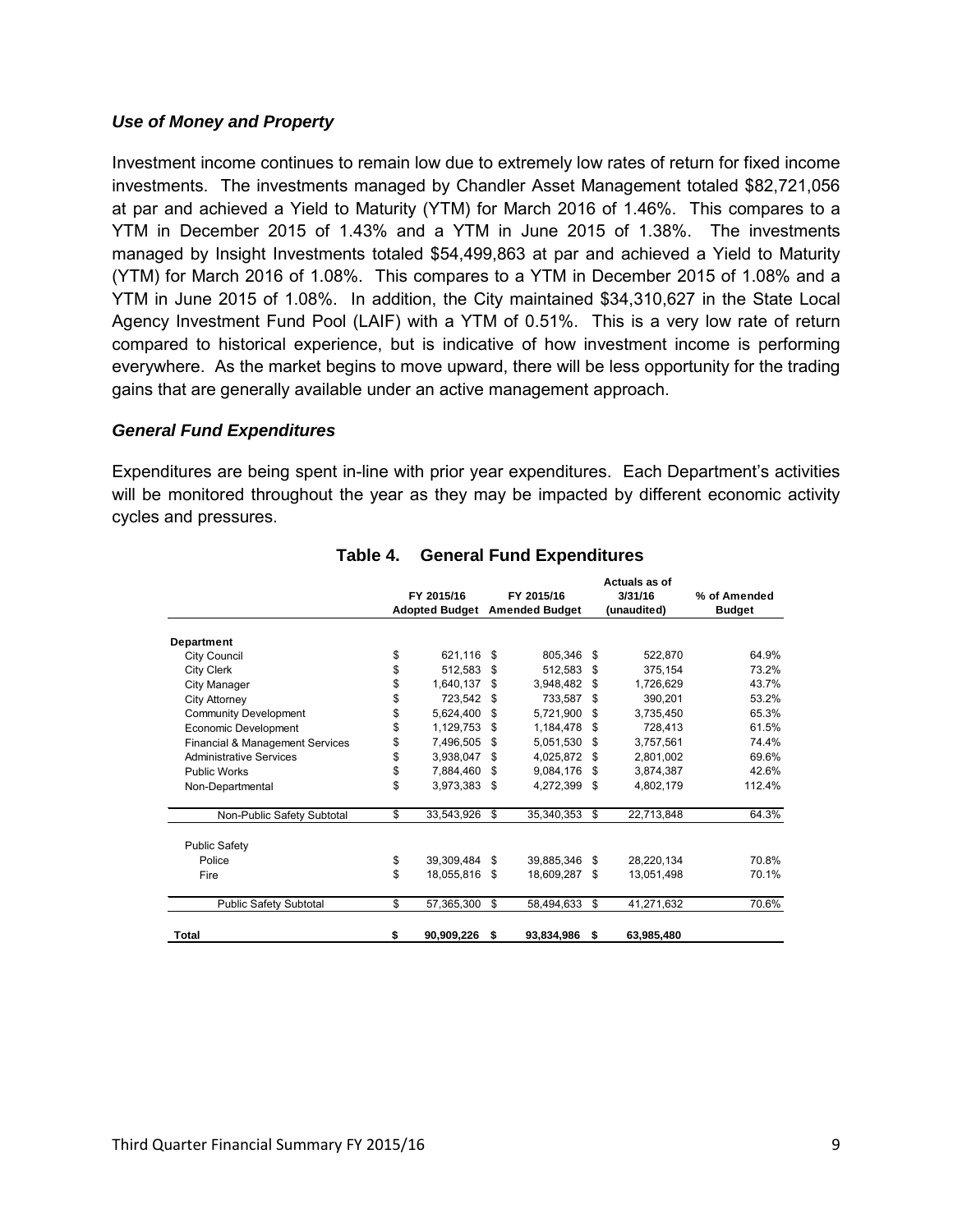# OTHER KEY FUNDS

The following summaries describe other major funds in the City.

#### *Moreno Valley Community Services District*

The Moreno Valley Community Services District (CSD) was formed by the voters in 1984 to collect fees and certain taxes to provide an array of services including parks, recreation and community services, streetlights, landscaping and ongoing maintenance. The CSD provides these services through separate "zones" that define the services that are provided.

For certain zones, the primary revenue source used to provide services to properties is parcel fees or taxes levied on properties via their annual tax bill. Proposition 218, passed by California voters in November 1996, has posed a serious challenge to managing the future operation of the CSD zones. Prop. 218 requires any revenue increase to be addressed through a voting process by affected property owners. For a period following the initial implementation of Prop. 218, the CSD was successful in receiving approval for some new or increased revenues. There were also revenue increases due to the growth of developed parcels within the zones. However, due to cost increases that exceed any offsetting increases in the revenues over the past years, and the recent economic downturn slowing new parcel growth, property owners have been resistant to efforts to fully fund service levels.

|                                                     | FY 2015/16            | FY 2015/16 |                               | Actuals as of<br>3/31/2016 |             | % of Amended  |  |
|-----------------------------------------------------|-----------------------|------------|-------------------------------|----------------------------|-------------|---------------|--|
|                                                     |                       |            | Adopted Budget Amended Budget |                            | (unaudited) | <b>Budget</b> |  |
| Revenues:                                           |                       |            |                               |                            |             |               |  |
| Taxes:                                              |                       |            |                               |                            |             |               |  |
| Property Tax                                        | \$<br>4,045,429       | \$         | 4,045,429                     | \$                         | 2,444,923   | 60.4%         |  |
| Other Taxes                                         | \$<br>6,392,300       | \$         | 6,392,300                     | \$                         | 3,357,214   | 52.5%         |  |
| <b>Charges for Services</b>                         | \$<br>6,162,347       | \$         | 5,969,447                     | \$                         | 3,448,161   | 57.8%         |  |
| Use of Money & Property                             | \$<br>743.900         | \$         | 743,900                       | \$                         | 583,882     | 78.5%         |  |
| Fines & Forfeitures                                 | \$<br>50,000          | \$         | 50,000                        | \$                         | 28.308      | 56.6%         |  |
| Miscellaneous                                       | \$<br>9,150           | \$         | 1,036,052                     | \$                         | 42,440      | 4.1%          |  |
| Transfers In                                        | \$<br>1.560.375       | \$         | 1.893.140                     | \$                         | 1.183.737   | 62.5%         |  |
| <b>Total Revenues</b>                               | \$<br>18.963.501      | \$         | 20,130,268                    | \$                         | 11,088,665  | 55.1%         |  |
| <b>Expenditures:</b>                                |                       |            |                               |                            |             |               |  |
| Library Services Fund (5010)                        | \$<br>1,747,334 \$    |            | 1,747,334                     | \$                         | 1,309,889   | 75.0%         |  |
| Zone A Parks Fund (5011)                            | \$<br>9,068,071       | \$         | 9,092,929                     | \$                         | 6.240.789   | 68.6%         |  |
| LMD 2014-01 Residential Street Lighting Fund (5012) | \$<br>1,700,769       | \$         | 1,700,769                     | \$                         | 1,009,076   | 59.3%         |  |
| Zone C Arterial Street Lighting Fund (5110)         | \$<br>1,005,200       | \$         | 1,005,200                     | \$                         | 601.192     | 59.8%         |  |
| Zone D Standard Landscaping Fund (5111)             | \$<br>1,228,678       | \$         | 1,665,407                     | \$                         | 1,077,641   | 64.7%         |  |
| Zone E Extensive Landscaping Fund (5013)            | \$<br>527.795         | \$         | 535.095                       | \$                         | 248.952     | 46.5%         |  |
| 5014 LMD 2014-02                                    | \$<br>2,326,393       | \$         | 2,807,326                     | \$                         | 1,455,005   | 51.8%         |  |
| Zone M Median Fund (5112)                           | \$<br>195,126         | \$         | 493,071                       | \$                         | 360,397     | 73.1%         |  |
| CFD No. 1 (5113)                                    | \$<br>1,410,481       | \$         | 1.461.879                     | \$                         | 849,189     | 58.1%         |  |
| Zone S (5114)                                       | \$<br>53.346          | \$         | 70,490                        | \$                         | 37,100      | 52.6%         |  |
| 5211 ZONE A PARKS - RESTRICTED ASSETS               | \$<br>50.192          | \$         | 395.818                       | \$                         |             | 0.0%          |  |
| <b>Total Expenditures</b>                           | \$<br>19,313,385      | \$         | 20,975,318                    | \$                         | 13.189.230  | 62.9%         |  |
| Net Change or                                       |                       |            |                               |                            |             |               |  |
| <b>Adopted Use of Fund Balance</b>                  | \$<br>$(349, 884)$ \$ |            | $(845,050)$ \$                |                            | (2,100,565) |               |  |

#### **Table 5. CSD Operations**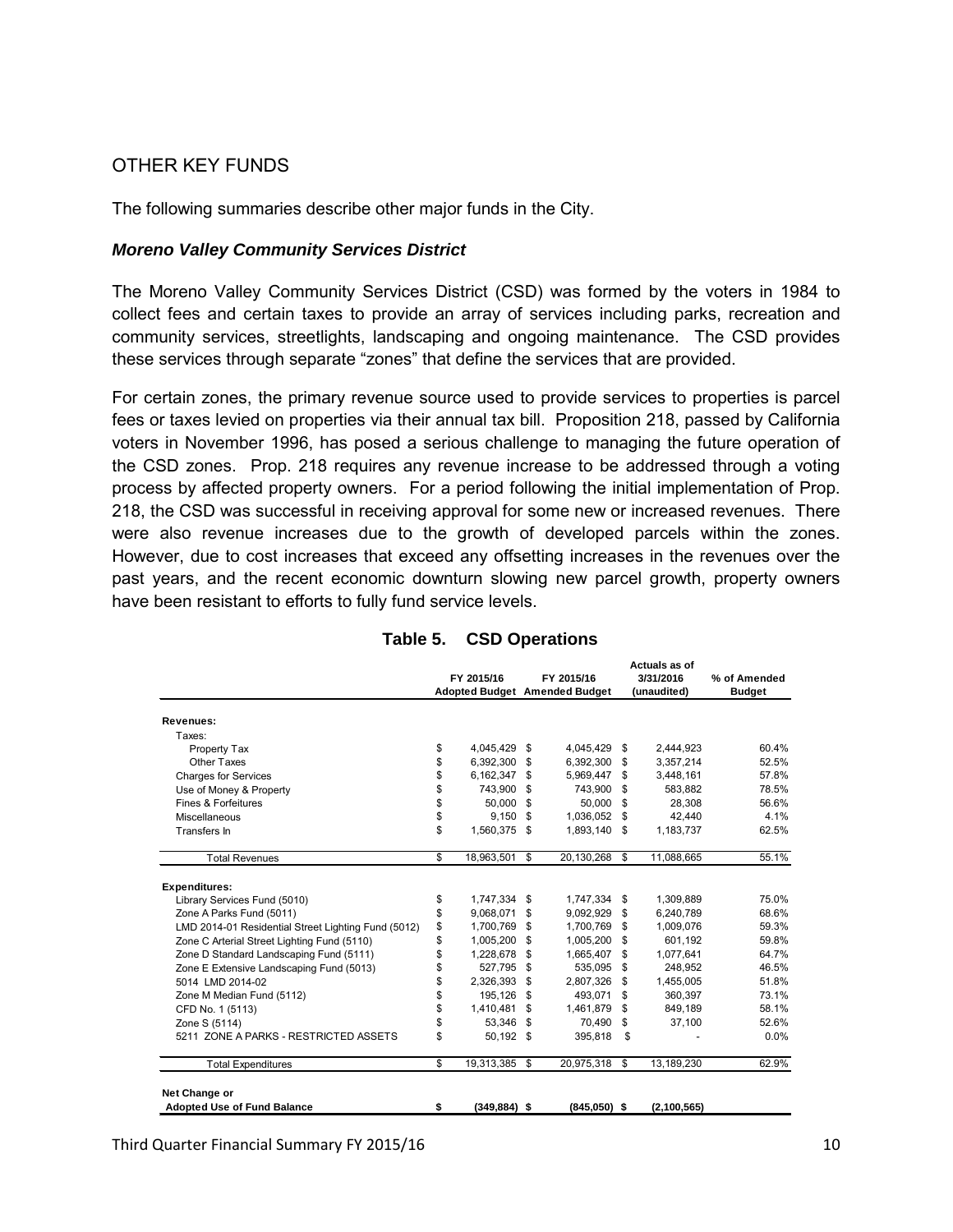#### *Community Services District Zone A – Parks & Community Services*

The largest Zone within the CSD is Zone A. It accounts for the administration and maintenance of the Parks & Community Services facilities and programs. Funding sources for these services come from a combination of property taxes, fees for service and smaller amounts from other City funds.

|                                    | FY 2015/16         | FY 2015/16<br><b>Adopted Budget Amended Budget</b> |           |    | Actuals as of<br>3/31/2016<br>(unaudited) | % of Amended<br><b>Budget</b> |
|------------------------------------|--------------------|----------------------------------------------------|-----------|----|-------------------------------------------|-------------------------------|
| Revenues:                          |                    |                                                    |           |    |                                           |                               |
| Taxes:                             |                    |                                                    |           |    |                                           |                               |
| Property Tax                       | \$<br>2,133,544 \$ |                                                    | 2,133,544 | \$ | 1,257,159                                 | 58.9%                         |
| Other Taxes                        | \$<br>4,930,000    | \$                                                 | 4,930,000 | \$ | 2,607,578                                 | 52.9%                         |
| <b>Charges for Services</b>        | \$<br>1,075,350 \$ |                                                    | 1,075,350 | \$ | 843,744                                   | 78.5%                         |
| Use of Money & Property            | \$<br>671,200      | \$                                                 | 671,200   | \$ | 537,361                                   | 80.1%                         |
| Miscellaneous                      | \$<br>7,150        | \$                                                 | 7,150     | \$ | 36,011                                    | 503.6%                        |
| Transfers In                       | \$<br>521,021      | \$                                                 | 521,021   | \$ | 390,762                                   | 75.0%                         |
| <b>Total Revenues</b>              | \$<br>9,338,265    | \$                                                 | 9,338,265 | \$ | 5,672,614                                 | 60.7%                         |
| <b>Expenditures:</b>               |                    |                                                    |           |    |                                           |                               |
| 35010 Parks & Comm Svcs - Admin    | \$<br>496,229 \$   |                                                    | 502,485   | \$ | 322,471                                   | 64.2%                         |
| 35210 Park Maintenance - General   | \$<br>3,362,922    | \$                                                 | 3,327,346 | \$ | 2,246,580                                 | 67.5%                         |
| 35211 Contract Park Maintenance    | \$<br>485,131      | \$                                                 | 485.131   | \$ | 240,171                                   | 49.5%                         |
| 35212 Park Ranger Program          | \$<br>379.377      | \$                                                 | 379.377   | \$ | 233.837                                   | 61.6%                         |
| 35213 Golf Course Program          | \$<br>271,857      | \$                                                 | 351,625   | \$ | 219,778                                   | 62.5%                         |
| 35214 Parks Projects               | \$<br>205.777      | \$                                                 | 205.777   | \$ | 146.972                                   | 71.4%                         |
| 35310 Senior Program               | \$<br>564.102      | \$                                                 | 564.102   | \$ | 382.739                                   | 67.8%                         |
| 35311 Community Services           | \$<br>188.893      | \$                                                 | 165.098   | \$ | 126,180                                   | 76.4%                         |
| 35312 Community Events             | \$<br>82.767       | \$                                                 | 93.767    | \$ | 101,811                                   | 108.6%                        |
| 35313 Conf & Rec Cntr              | \$<br>486.736      | \$.                                                | 486.736   | \$ | 378,140                                   | 77.7%                         |
| 35314 Conf & Rec Cntr - Banquet    | \$<br>342,162 \$   |                                                    | 342,162   | \$ | 246,660                                   | 72.1%                         |
| 35315 Recreation Programs          | \$<br>1,333,706    | \$                                                 | 1,333,706 | \$ | 952,486                                   | 71.4%                         |
| 35317 July 4th Celebration         | \$<br>134,054      | \$                                                 | 134,054   | \$ | 70,699                                    | 52.7%                         |
| 35318 Sports Programs              | \$<br>666,855      | \$                                                 | 654,060   | \$ | 438,439                                   | 67.0%                         |
| 35319 Towngate Community Center    | \$<br>67,503       | \$                                                 | 67,503    | \$ | 49.379                                    | 73.2%                         |
| 95011 Non-Dept Zone A Parks        | \$                 | \$                                                 |           | \$ | 84,448                                    |                               |
| <b>Total Expenditures</b>          | \$<br>9,068,071    | \$                                                 | 9,092,929 | \$ | 6.240.789                                 | 68.6%                         |
| Net Change or                      |                    |                                                    |           |    |                                           |                               |
| <b>Adopted Use of Fund Balance</b> | \$<br>270,194      | \$                                                 | 245,336   | \$ | (568, 175)                                |                               |

#### **Table 6. CSD Zone A Operations**

#### *Electric Utility*

The Moreno Valley Utility (MVU) manages the operation, maintenance and business planning of the City's electric utility. MVU's basic purpose is to purchase and distribute electricity to customers in newly developed areas of the City. The City began serving new customers in February 2004, and now serves more than 5,600 customers. As it reaches fiscal and operational maturity, MVU will continue to be a key component of the City's economic development strategy. The City Council has established special tiered rates for electric utility customers based upon factors such as the number of jobs created.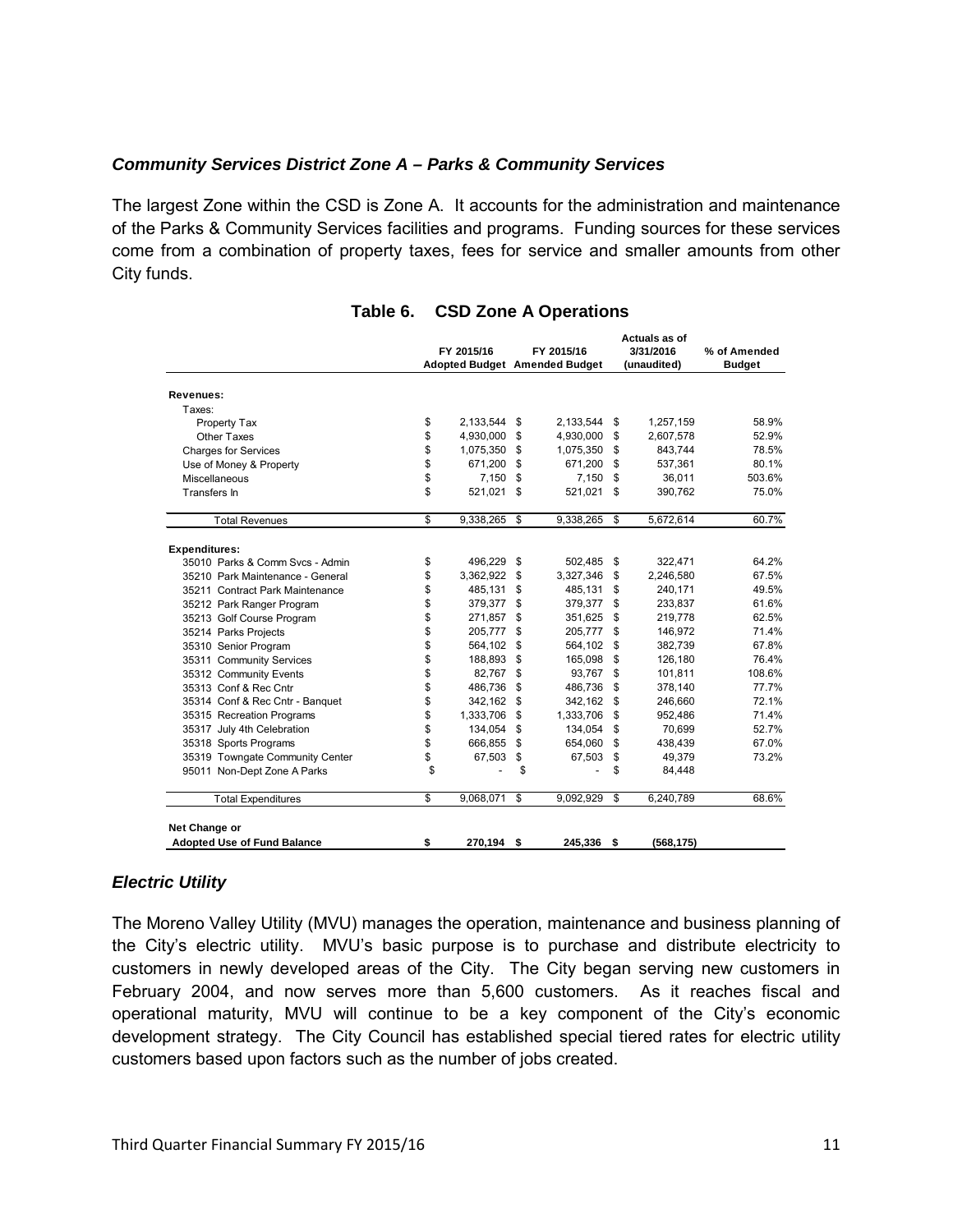The main revenue source for this fund is derived from charges for services. The customer base includes residential, commercial and industrial customers. The growth in customer base will continue to provide for the ability to create rate stabilization and replacement reserve funding.

|                                                     |                       |              |      |                       | Actuals as of |             |               |  |
|-----------------------------------------------------|-----------------------|--------------|------|-----------------------|---------------|-------------|---------------|--|
|                                                     |                       | FY 2015/16   |      | FY 2015/16            |               | 3/31/2016   | % of Amended  |  |
|                                                     | <b>Adopted Budget</b> |              |      | <b>Amended Budget</b> |               | (unaudited) | <b>Budget</b> |  |
| Revenues:                                           |                       |              |      |                       |               |             |               |  |
| Taxes:                                              |                       |              |      |                       |               |             |               |  |
| Intergovernmental                                   |                       |              |      | 20,000                |               |             | $0.0\%$       |  |
|                                                     | \$                    | 27, 153, 398 | \$.  | 27, 153, 398 \$       |               | 22,283,355  | 82.1%         |  |
| <b>Charges for Services</b>                         |                       |              |      |                       |               |             |               |  |
| Use of Money & Property                             | \$                    | 80.500       | \$   | 80,500 \$             |               | 71.028      | 88.2%         |  |
| Miscellaneous                                       | \$                    | 81,721       | - \$ | 81,721 \$             |               | 162,089     | 198.3%        |  |
| <b>Total Revenues</b>                               | \$                    | 27,315,619   | \$.  | 27,335,619            | \$.           | 22,516,471  | 82.4%         |  |
| <b>Expenditures:</b>                                |                       |              |      |                       |               |             |               |  |
| 45510 Electric Utility - General                    | \$                    | 18,809,614   | S.   | 18,815,870 \$         |               | 13,226,131  | 70.3%         |  |
| 45511 Public Purpose Program                        | \$                    | 2,740,147    | \$   | 2,831,586             | \$.           | 1,201,972   | 42.4%         |  |
| Taxable Lease Rev Bonds                             | \$                    | 1,831,700    | £.   | 1,831,700             | -\$           | 653,665     | 35.7%         |  |
| 80005 CIP - Electric Utility                        | \$                    |              | \$   | 4,320,885 \$          |               | 255.528     | 5.9%          |  |
| 96032 Non-Dept 2014 Refunding 2005 LRB              | \$                    | 128,986      | \$   | 128,986 \$            |               | 163         | 0.1%          |  |
| <b>Total Expenditures</b>                           | \$                    | 23,510,447   | \$.  | 27,929,027            | \$.           | 15,337,459  | 54.9%         |  |
|                                                     |                       |              |      |                       |               |             |               |  |
| Net Change or<br><b>Adopted Use of Fund Balance</b> | \$                    | 3,805,172    | S    | (593,408) \$          |               | 7,179,012   |               |  |

#### **Table 7. MVU Operations**

MVU's revenues and expenses will fluctuate annually based on energy demands.

#### **SUMMARY**

The City of Moreno Valley is experiencing certain levels of growth and continues to maintain a balanced Budget without the use of reserves.

Although the City has experienced positive results in some areas through FY 2014/15 and through the third quarter of FY 2015/16, the City should remain cautiously optimistic as we proceed through the fiscal year.

As positive fund balances begin to grow, we will bring back to the City Council for discussion options to address the other challenges and unfunded liabilities, as well as examining the reserve fund balances held by the City.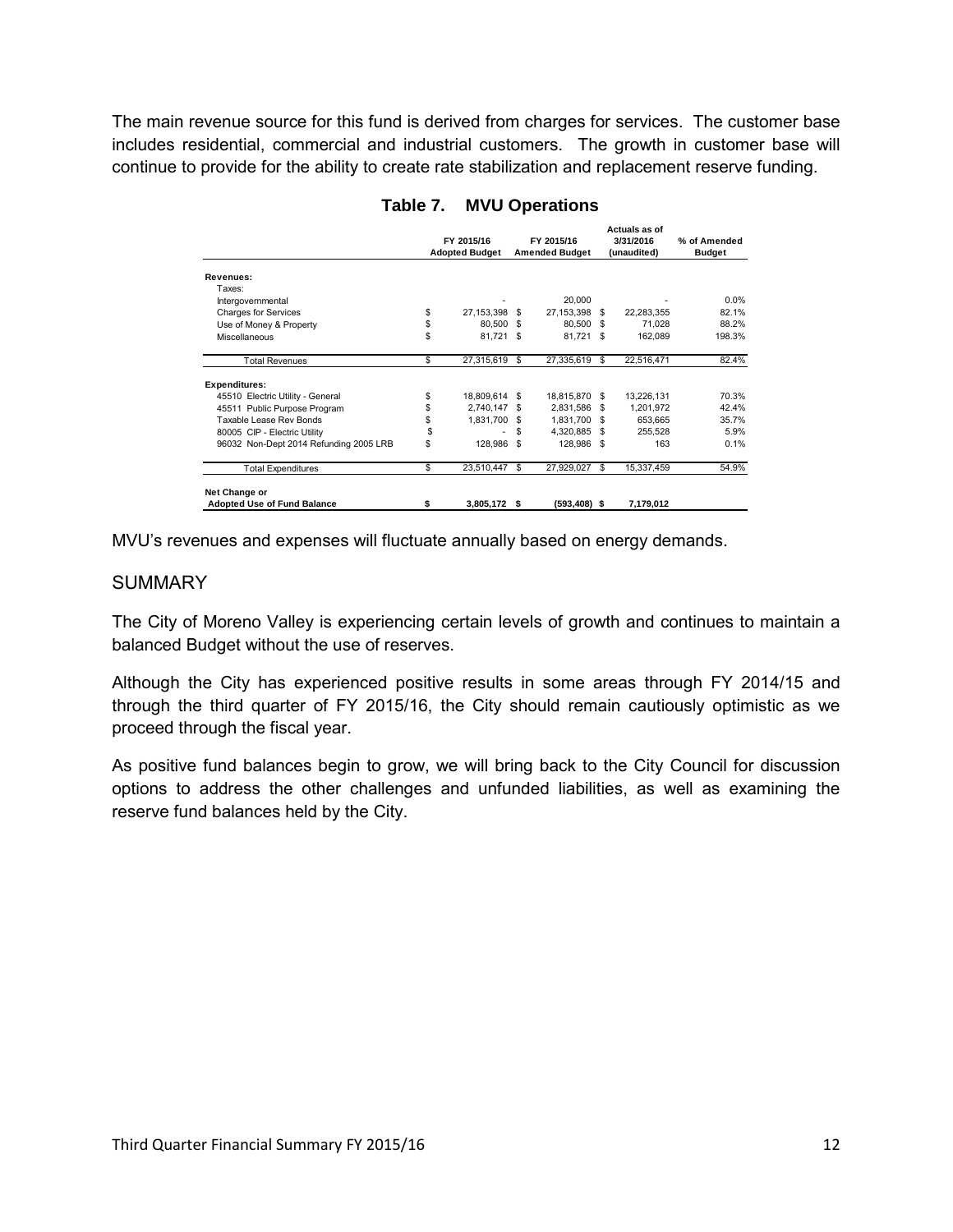#### RESOLUTION NO. 2016-46

A RESOLUTION OF THE CITY COUNCIL OF THE CITY OF MORENO VALLEY, CALIFORNIA, ADOPTING THE REVISED BUDGET FOR FISCAL YEARS 2015/16 – 2016/17

WHEREAS, the City Council approved the Operating Budget for the City for Fiscal Years 2015/16 – 2016/17, a copy of which, as may have been amended by the City Council, is on file in the Office of the City Clerk and is available for public inspection; and

WHEREAS, the City Manager has heretofore submitted to the City Council proposed amendments to the Budgets for the City for Fiscal Years 2015/16 – 2016/17, a copy of which, as may have been amended by the City Council, is on file in the Office of the City Clerk and is available for public inspection; and

WHEREAS, the said proposed amendments to the Budgets contain estimates of the services, activities and projects comprising the budget, and contain expenditure requirements and the resources available to the City; and

WHEREAS, the said proposed amendments to the Budgets contain the estimates of uses of fund balance, if required, to stabilize the delivery of City services during periods of operational deficits; and

WHEREAS, the amended Budgets, as herein approved, will enable the City Council to make adequate financial plans and will ensure that City officers can administer their respective functions in accordance with such plans.

NOW, THEREFORE, THE CITY COUNCIL OF THE CITY OF MORENO VALLEY, CALIFORNIA, DOES HEREBY RESOLVE AS FOLLOWS:

- 1. The Proposed Amendments to the Budgets, as shown on Exhibits A and B to this Resolution and as on file in the Office of the City Clerk, and as may have been amended by the City Council, is hereby approved and adopted as part of the Budgets of the City of Moreno Valley for Fiscal Years 2015/16 – 2016/17.
- 2. The amounts of proposed expenditures, which may include the uses of fund balance specified in the approved budget, are hereby appropriated for the various budget programs and units for said fiscal years.
- 3. Within fifteen (15) days after the adoption of this Resolution, the City Clerk shall certify to the adoption hereof and, as so certified, cause a copy to be

1 Resolution No. 2016-46 Date Adopted: June 7, 2016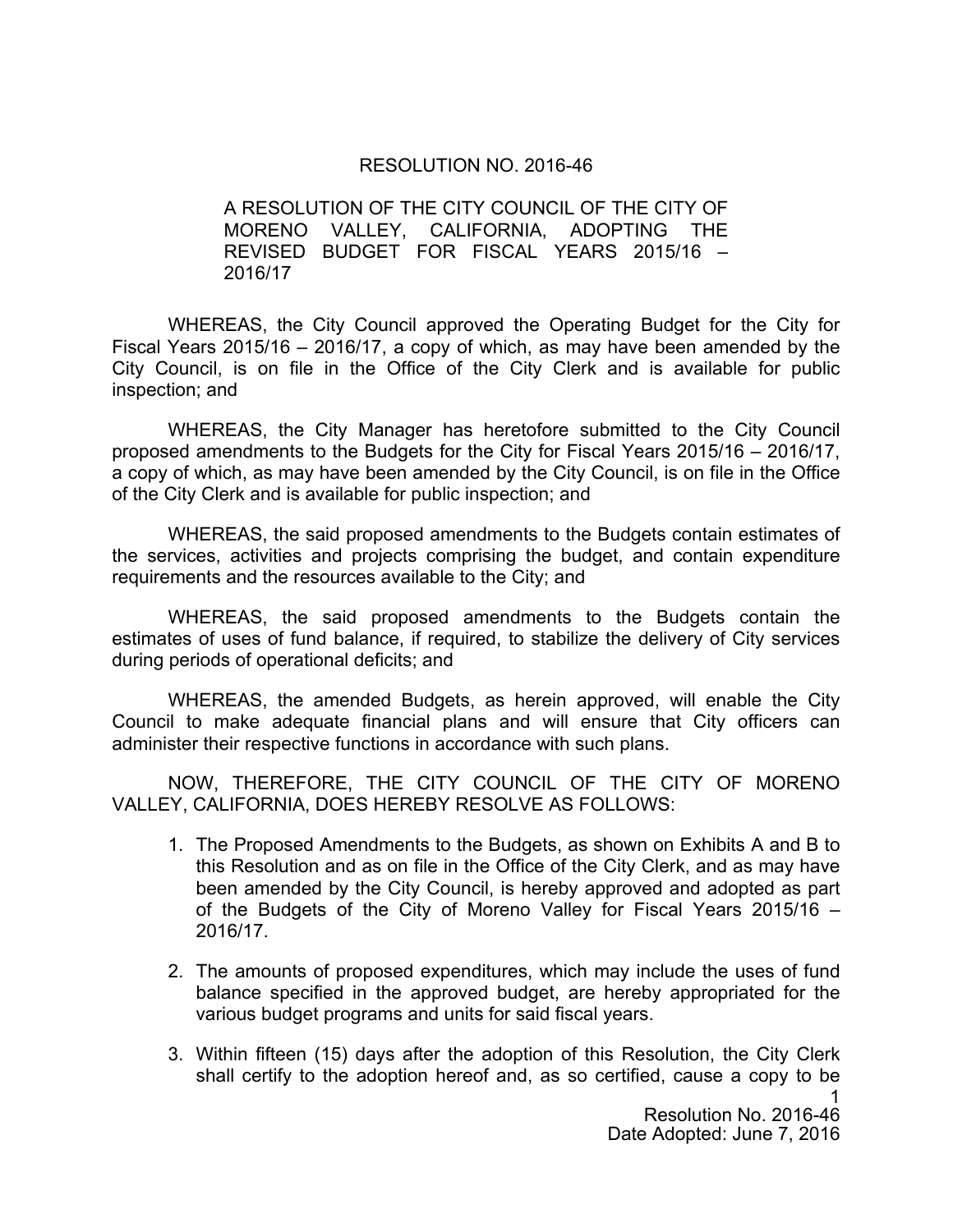posted in at least three (3) public places within the City.

BE IT FURTHER RESOLVED that this Resolution shall take effect immediately upon its adoption.

 $\overline{\phantom{a}}$ 

APPROVED AND ADOPTED this  $7<sup>th</sup>$  day of June, 2016.

**Mayor** 

ATTEST:

\_\_\_\_\_\_\_\_\_\_\_\_\_\_\_\_\_\_\_\_\_\_\_\_\_\_\_\_ City Clerk

APPROVED AS TO FORM:

\_\_\_\_\_\_\_\_\_\_\_\_\_\_\_\_\_\_\_\_\_\_\_\_\_\_\_\_ **City Attorney**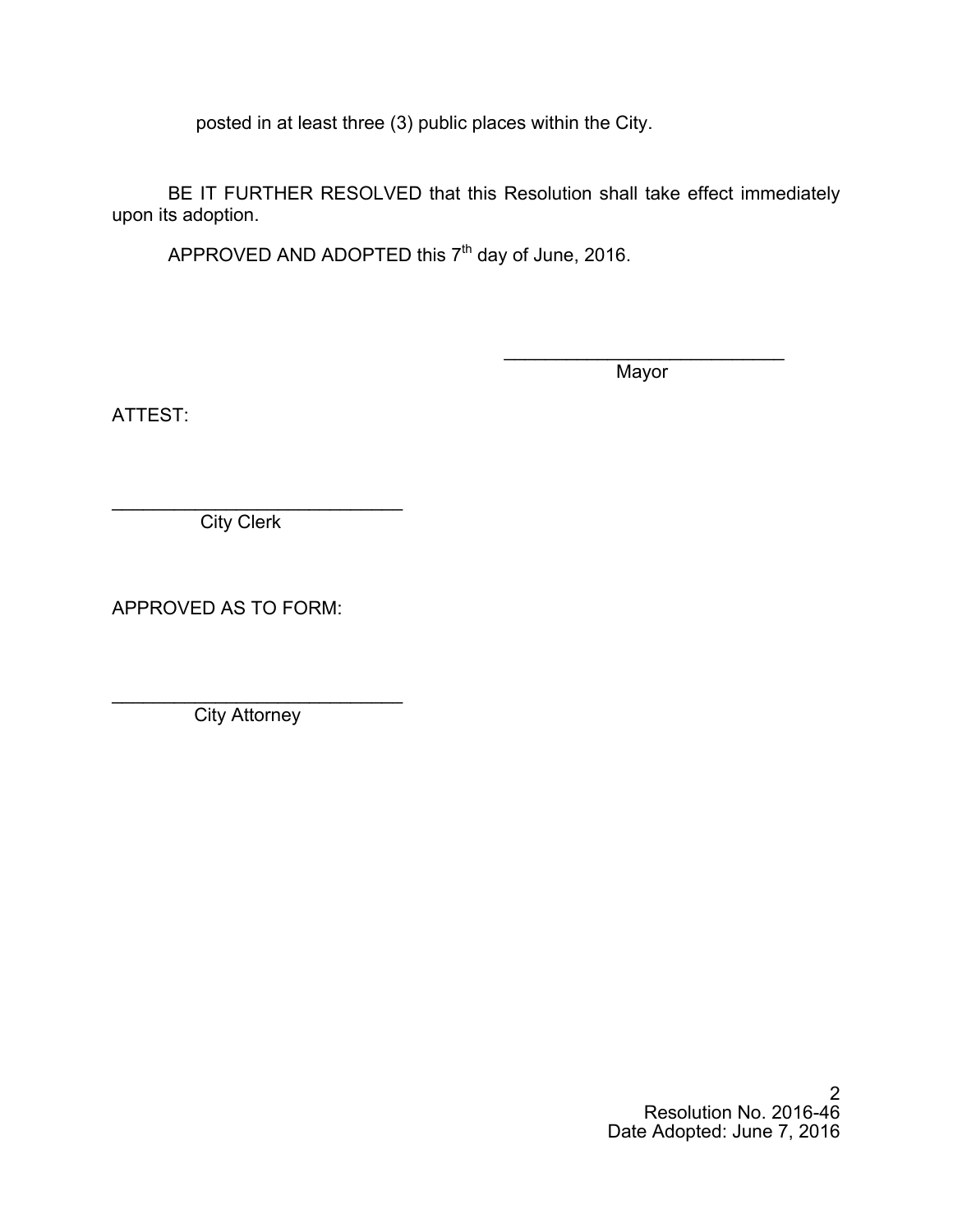# **RESOLUTION JURAT**

STATE OF CALIFORNIA (1)

COUNTY OF RIVERSIDE ) ss.

CITY OF MORENO VALLEY )

I, Leslie Keane, Interim City Clerk of the City of Moreno Valley, California, do hereby certify that Resolution No. 2016-46 was duly and regularly adopted by the City Council of the City of Moreno Valley at a regular meeting thereof held on the 7th day of June, 2016, by the following vote:

AYES:

NOES:

ABSENT:

ABSTAIN:

(Council Members, Mayor Pro Tem and Mayor)

CITY CLERK

\_\_\_\_\_\_\_\_\_\_\_\_\_\_\_\_\_\_\_\_\_\_\_\_\_\_\_\_\_\_\_\_\_\_\_

(SEAL)

3 Resolution No. 2016-46 Date Adopted: June 7, 2016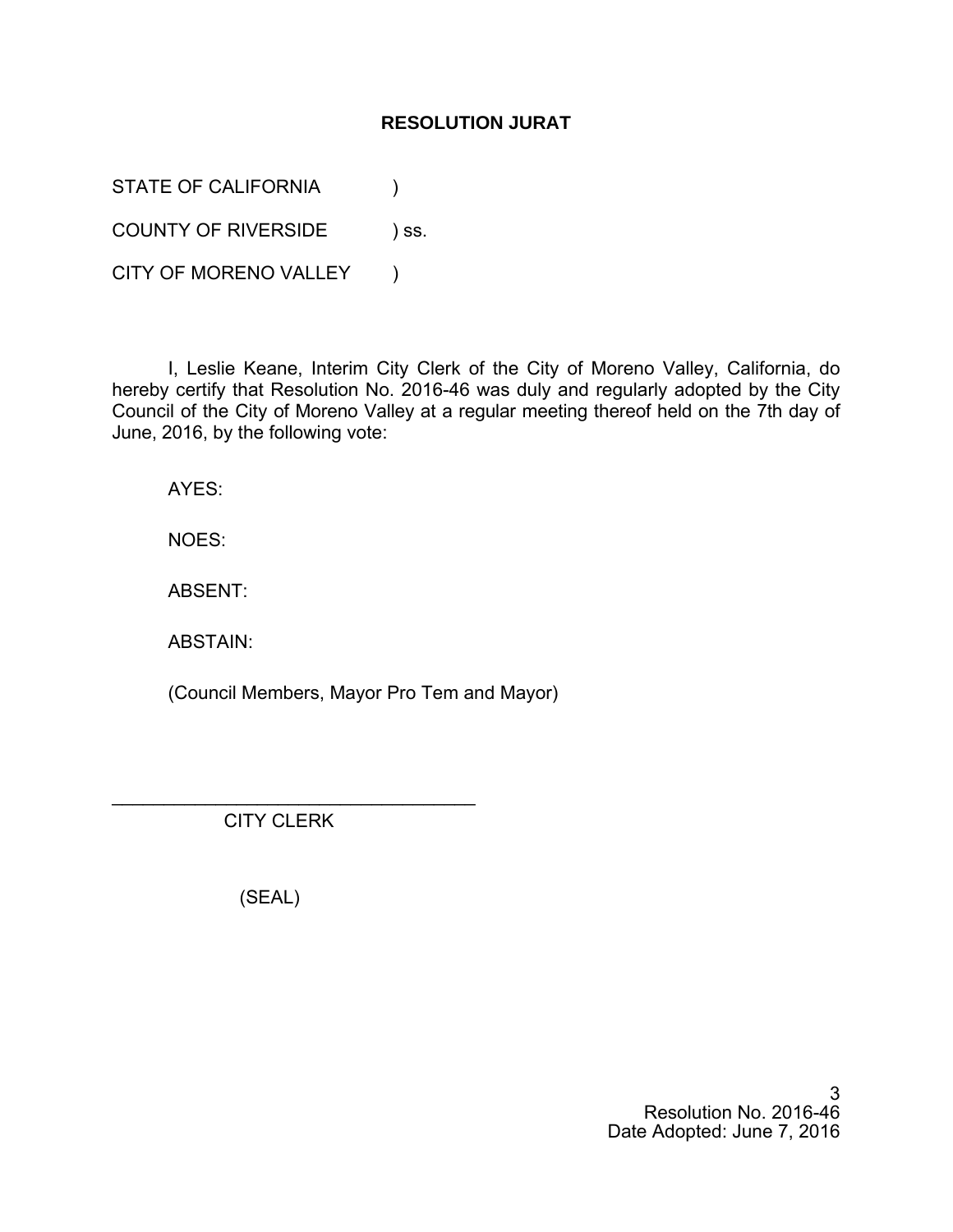#### RESOLUTION NO. CSD 2016-14

#### A RESOLUTION OF THE MORENO VALLEY COMMUNITY SERVICES DISTRICT OF THE CITY OF MORENO VALLEY, CALIFORNIA, ADOPTING THE REVISED BUDGET FOR FISCAL YEARS 2015/16 – 2016/17

WHEREAS, the President and Board Members of the Moreno Valley Community Services District approved the Operating Budgets for the District for Fiscal Years 2015/16 – 2016/17, a copy of which, as may have been amended by the District's Board of Directors, is on file in the Office of the City Clerk and is available for public inspection; and

WHEREAS, the City Manager has heretofore submitted to the President and Board Members of the Moreno Valley Community Services District proposed amendments to the Budgets for the District for Fiscal Years 2015/16 – 2016/17, a copy of which, as may have been amended by the District's Board of Directors, is on file in the Office of the City Clerk and is available for public inspection; and

WHEREAS, the said Proposed Revised Budget contains estimates of the services, activities and projects comprising the budget, and contains expenditure requirements and the resources available to the Community Services District; and

WHEREAS, the said Proposed Revised Budget contains the estimates of uses of fund balance as required to stabilize the delivery of City services; and

WHEREAS, the President and Board of Directors have made such revisions to the Proposed Revised Operating Budget as so desired; and

WHEREAS, the Proposed Revised Budget, as herein approved, will enable the Community Services District to make adequate financial plans and will ensure that District officers can administer their respective functions in accordance with such plans.

NOW, THEREFORE, THE MORENO VALLEY COMMUNITY SERVICES DISTRICT OF THE CITY OF MORENO VALLEY, CALIFORNIA, DOES HEREBY RESOLVE AS FOLLOWS:

- 1. The Proposed Amendments to the Budgets, as shown on Exhibits A and B to this Resolution and as on file in the Office of the City Clerk, and as may have been amended by the Community Services District's Board of Directors, is hereby approved and adopted as part of the Budgets of the Moreno Valley Community Services District for the Fiscal Years 2015/16 – 2016/17.
- 2. The amounts of proposed expenditures, which may include the uses of fund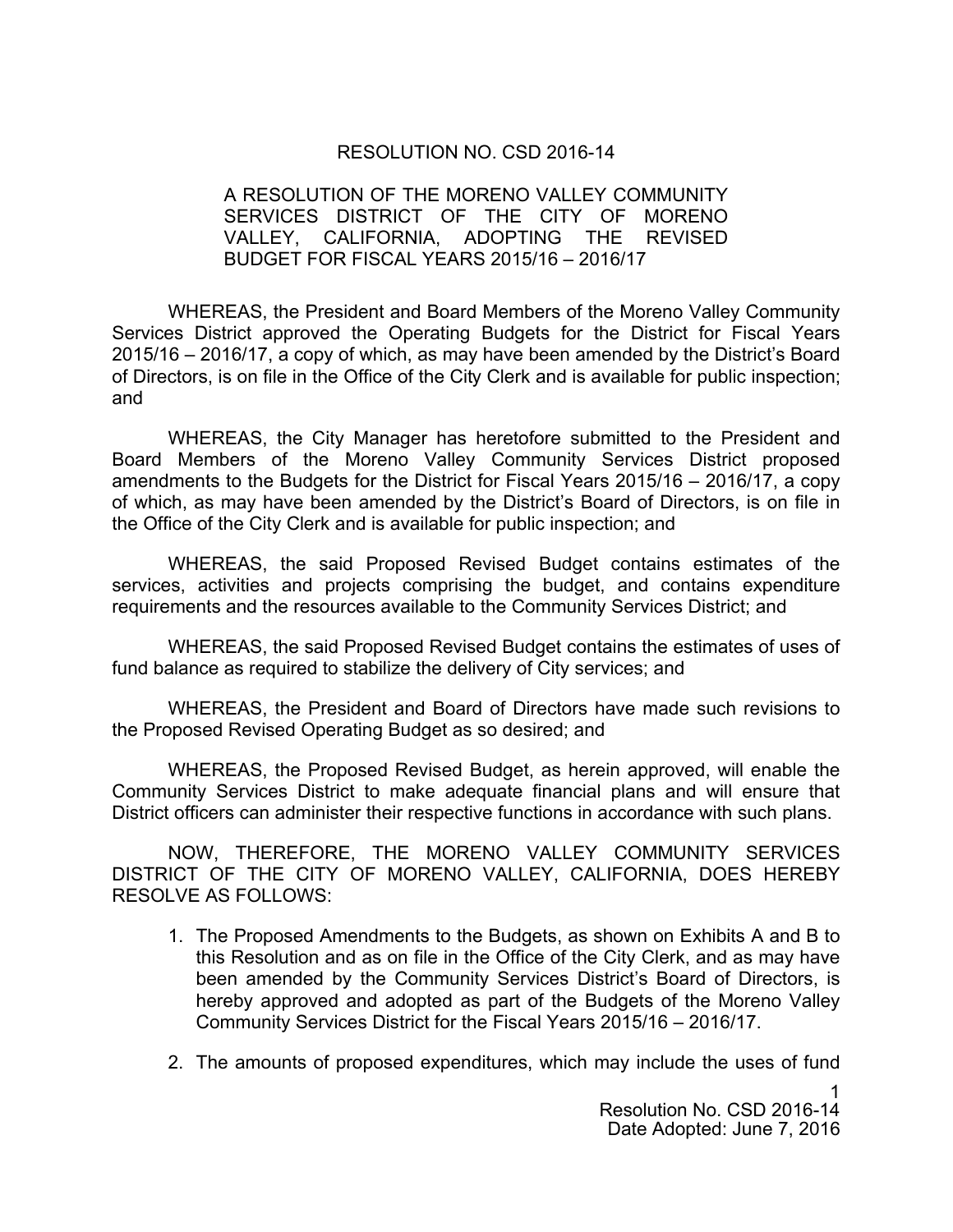balance specified in the approved budget, are hereby appropriated for the various budget programs and units for said fiscal years.

3. Within fifteen (15) days after the adoption of this Resolution, the City Clerk shall certify to the adoption hereof and, as so certified, cause a copy to be posted in at least three (3) public places within the City.

BE IT FURTHER RESOLVED that this Resolution shall take effect immediately upon its adoption.

 $\overline{\phantom{a}}$ 

APPROVED AND ADOPTED this  $7<sup>th</sup>$  day of June, 2016.

 Mayor of the City of Moreno Valley Acting in the capacity of President of the Moreno Valley Community Services District

ATTEST:

\_\_\_\_\_\_\_\_\_\_\_\_\_\_\_\_\_\_\_\_\_\_\_\_\_\_\_\_\_\_\_ City Clerk, acting in the capacity of Secretary of the Moreno Valley Community Services District

APPROVED AS TO FORM:

\_\_\_\_\_\_\_\_\_\_\_\_\_\_\_\_\_\_\_\_\_\_\_\_\_\_\_\_\_\_\_ City Attorney, acting in the capacity of General Counsel of the Moreno Valley Community Services District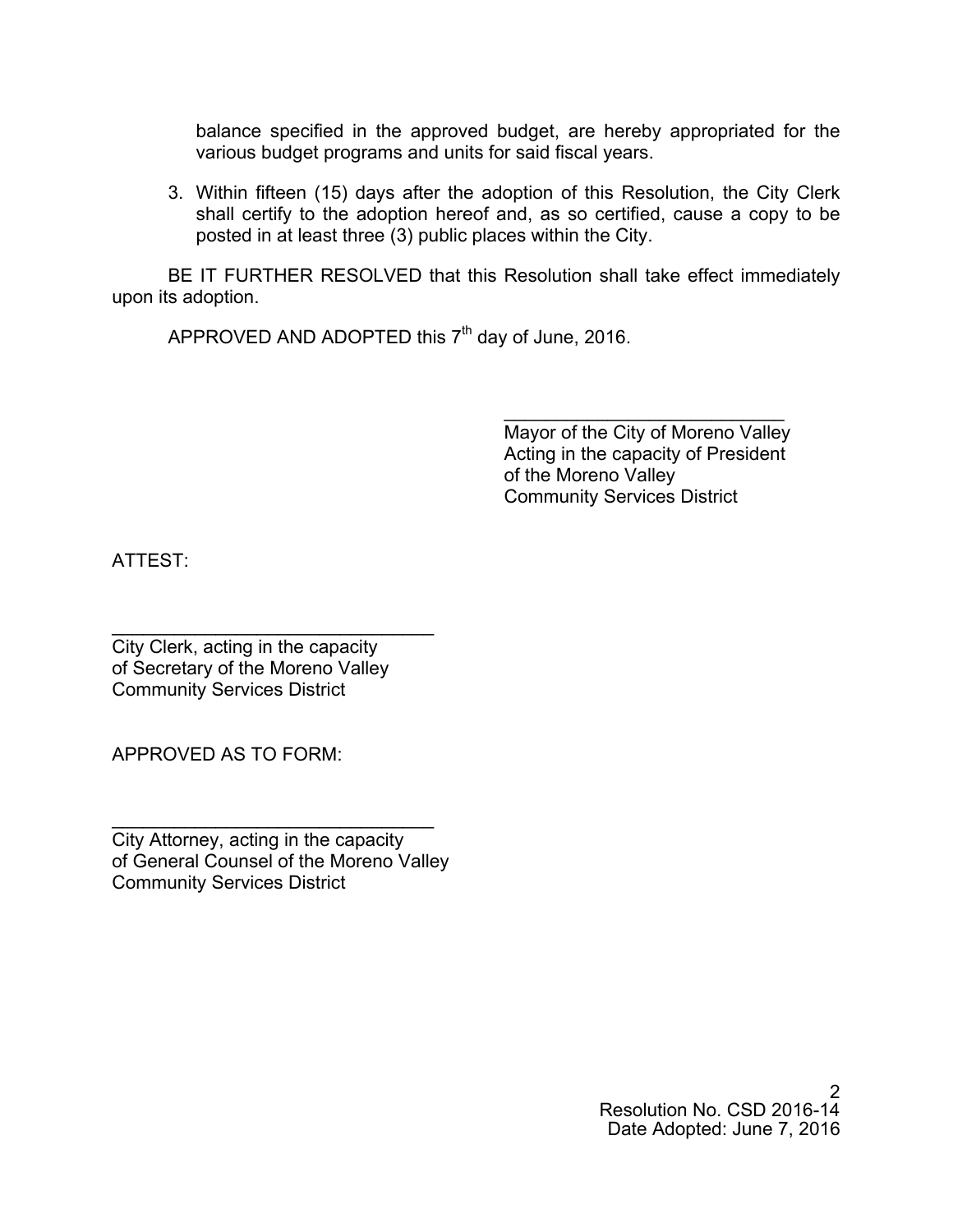# **RESOLUTION JURAT**

STATE OF CALIFORNIA (1) COUNTY OF RIVERSIDE ) ss. CITY OF MORENO VALLEY )

I, Leslie Keane, Interim Secretary of the Moreno Valley Community Services District, Moreno Valley, California do hereby certify that Resolution No. CSD 2016-14 was duly and regularly adopted by the Board of Directors of the Moreno Valley Community Services District at a regular meeting held on the 7th day of June, 2016, by the following vote:

AYES:

NOES:

ABSENT:

ABSTAIN:

(Boardmembers, Vice-President and President)

**SECRETARY** 

\_\_\_\_\_\_\_\_\_\_\_\_\_\_\_\_\_\_\_\_\_\_\_\_\_\_\_\_\_\_\_\_\_

(SEAL)

3 Resolution No. CSD 2016-14 Date Adopted: June 7, 2016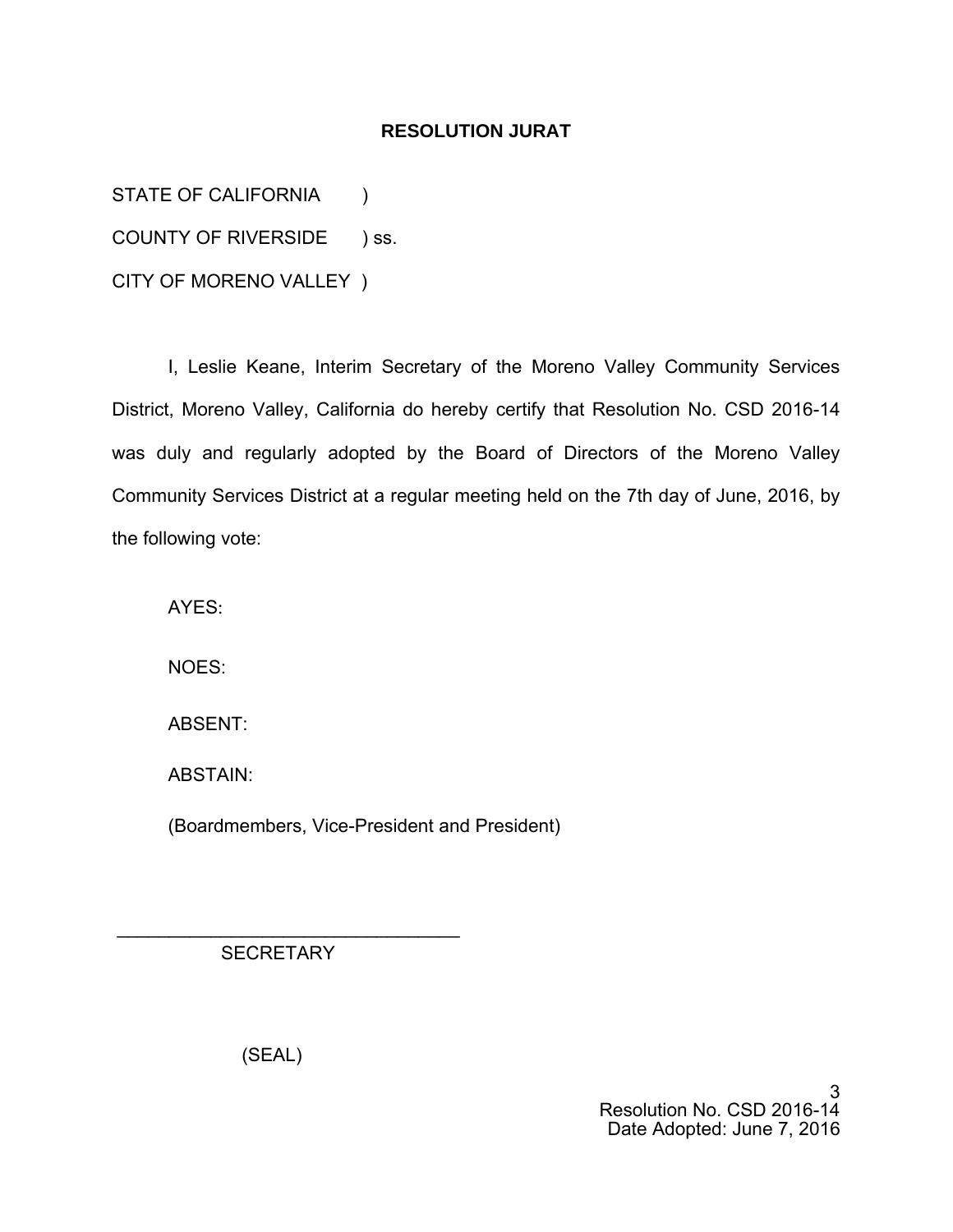#### **CITY OF MORENO VALLEY EXHIBIT A GENERAL FUND FY 2015/16 Proposed Amendments**

| <b>Department</b>            | Fund | <b>Account Description</b>                              | <b>GL Account</b>       | FY 2015/16               | <b>Proposed</b>          | <b>Revised</b>                  | <b>Description - Proposed Adjustment</b>                                                                                                                               |
|------------------------------|------|---------------------------------------------------------|-------------------------|--------------------------|--------------------------|---------------------------------|------------------------------------------------------------------------------------------------------------------------------------------------------------------------|
|                              |      |                                                         |                         | Amended<br><b>Budget</b> | Amendment                | <b>Budget</b>                   |                                                                                                                                                                        |
| Non-Departmental             | 1010 | Transfers to LMD 2014-01                                | 1010-99-99-91010-905012 | 459,008.00               | (300,000.00)<br>\$       | 159,008.00<br>-\$               | Reduction of General Fund contribution to the<br>street lighting programs. Budget adjustments to                                                                       |
| Non-Departmental             | 1010 | Transfers to ZONE "C" ART LGHT<br><b>FUND</b>           | 1010-99-99-91010-905110 | 206,749.00               | $(206, 749.00)$ \$<br>\$ |                                 | maintain operations through FY 2016/17.                                                                                                                                |
| Non-Departmental             | 1010 | Transfers to 2011 PRIV PLACE<br>REF. 97 LRBS            | 1010-99-99-91010-903751 | 340,000.00               | (150,000.00)<br>-\$      | -\$                             | 190,000.00 Record ROPS 15/16B approved debt service<br>funding. General Fund transfer can be reduced<br>accordingly.                                                   |
| <b>Public Works</b>          | 1010 | Mach-Equip, Repl - Vehicles                             | 1010-70-78-45370-660322 | 2,815,509.00             | - \$                     | $(620, 755.00)$ \$ 2,194,754.00 | Staff is requesting a reduction of the fleet                                                                                                                           |
| Non-Departmental             | 1010 | Transfers in - from FLEET OPS<br>REPLACEMENT RESERVE    | 1010-99-99-91010-807430 | 2,482,909.00             | \$                       | $(452, 570.00)$ \$ 2,030,339.00 | purchasing budget by \$620,755 to align with the<br>current fiscal year projected expenditures. The                                                                    |
| Non-Departmental             | 1010 | Transfers in - from EQUIP<br>REPLACEMENT (FURN & EQUIP) | 1010-99-99-91010-807510 | 1,130,738.00             | (168, 185.00)<br>-\$     | 962,553.00<br>\$                | funds still have an adequate budget to cover the<br>City Council approved purchase of vehicles. The<br>fund balance shall be retained for future vehicle<br>purchases. |
| <b>City Council</b>          | 1010 | Council - Mayor Differential                            | 1010-10-01-10010-620130 | 3,000.00<br>\$.          | 1,500.00<br>- \$         | -S                              | 4,500.00 Mayor discretionary allocation for newly appointed<br>Mayor.                                                                                                  |
| Non-Departmental             | 1010 | Revenue Close to Bal Sheet                              | 1010-99-99-91010-589999 | £.                       | (763,000.00)<br>S        | \$                              | (763,000.00) Adjustment to revenue received from the<br>Towngate Mall note for amounts currently reflected<br>as a receivable.                                         |
| <b>Community Development</b> | 1010 | <b>Building Permits</b>                                 | 1010-20-28-20310-425000 | 939,000.00<br>\$         | \$<br>763,000.00         | \$1,702,000.00                  | Amending of the building permit budget to equal<br>projected year-end revenue.                                                                                         |
| <b>TOTAL</b>                 |      |                                                         |                         |                          | \$(1,896,759.00)         |                                 |                                                                                                                                                                        |

#### **CITY OF MORENO VALLEY GENERAL FUND FY 2016/17 Proposed Amendments**

| Department       | <b>Fund</b> | <b>Account Description</b> | <b>GL Account</b>       | FY 2016/17<br>Amended<br><b>Budget</b> | <b>Revised</b><br>Proposed<br><b>Budget</b><br>Amendment |  | <b>Description - Proposed Adjustment</b>                                                                                 |
|------------------|-------------|----------------------------|-------------------------|----------------------------------------|----------------------------------------------------------|--|--------------------------------------------------------------------------------------------------------------------------|
| Non-Departmental | 1010        | Administrative Charges     | 1010-99-99-91010-585020 | $$3.552.861.00$ S                      |                                                          |  | $(11,988.00)$ $\mid$ \$ 3,540,873.00 Reducing Technical Services ISF's to the NSP<br>Ifund due to available NSP funding. |
| <b>ITOTAL</b>    |             |                            |                         |                                        | (11.988.00)                                              |  |                                                                                                                          |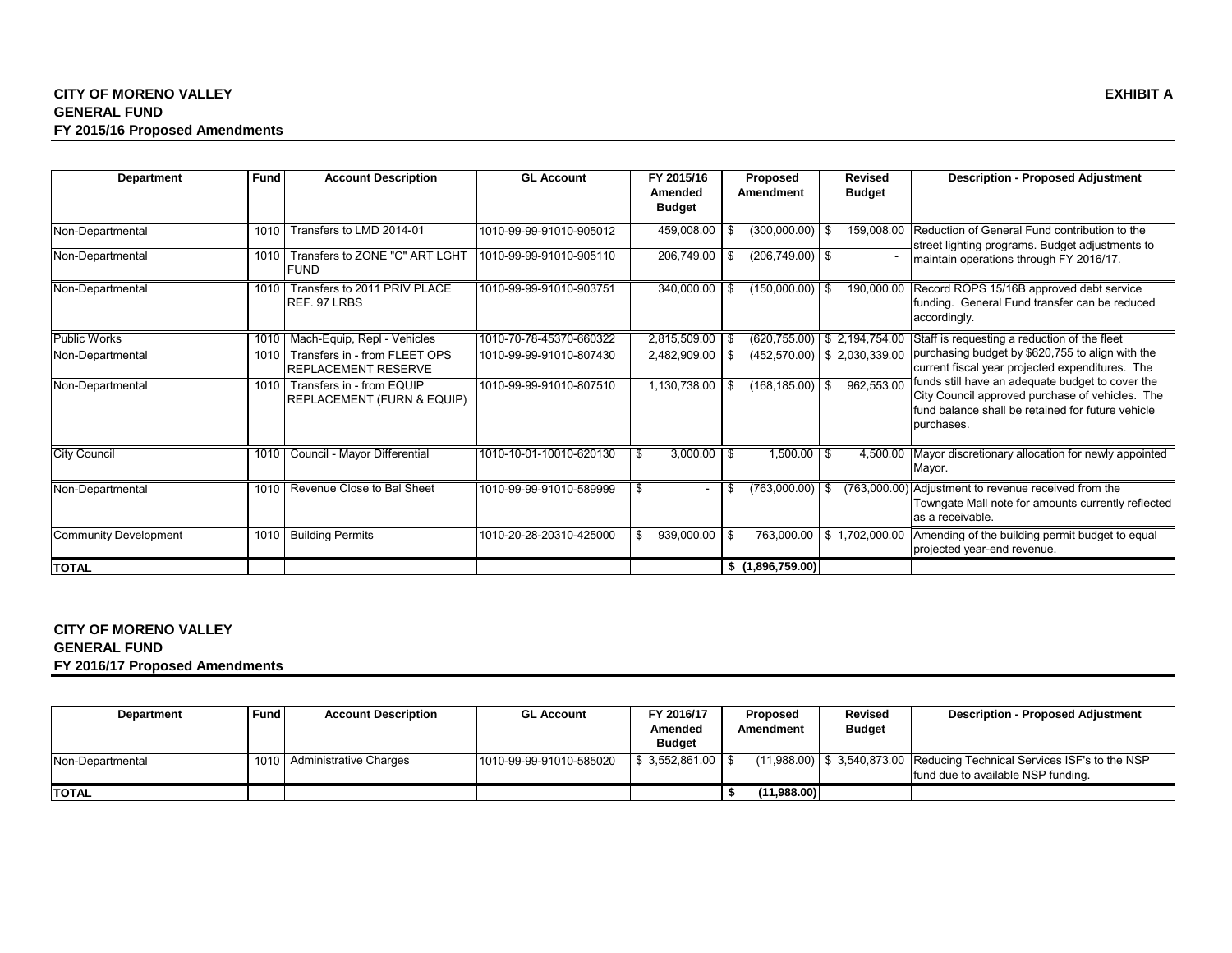| Department                           | Fund | <b>Account Description</b>                                   | <b>GL Account</b>       |    | FY 2015/16                         |            | Proposed                                   |                         | <b>Revised</b>                | <b>Description - Proposed Adjustment</b>                                                                                                                                                                                                                                                                                         |
|--------------------------------------|------|--------------------------------------------------------------|-------------------------|----|------------------------------------|------------|--------------------------------------------|-------------------------|-------------------------------|----------------------------------------------------------------------------------------------------------------------------------------------------------------------------------------------------------------------------------------------------------------------------------------------------------------------------------|
|                                      |      |                                                              |                         |    | <b>Amended Budget</b>              |            | Amendment                                  |                         | <b>Budget</b>                 |                                                                                                                                                                                                                                                                                                                                  |
| <b>Financial Management Services</b> | 6010 | Note Principal                                               | 6010-30-80-45510-670322 | \$ | 147,632.00                         |            | \$379,893.00                               | \$                      |                               | 527,525.00 Moreno Valley Utilities (MVU) is proposing accelerating the                                                                                                                                                                                                                                                           |
| Public Works                         | 2006 | <b>Principal Repayment</b>                                   | 2006-70-79-25701-461000 | \$ | 116,163.00                         |            | \$ 348,362.00                              | Ŝ.                      | 464,525.00                    | existing payments for the Special District Admin loan of                                                                                                                                                                                                                                                                         |
| <b>Public Works</b>                  | 2006 | Principal - Contra                                           | 2006-70-79-25701-461999 | \$ | $(116, 163.00)$ \$ $(348, 362.00)$ |            |                                            | \$                      | (464, 525.00)                 | \$379,893. This will allow for the loan to be paid back in full in                                                                                                                                                                                                                                                               |
| <b>Financial Management Services</b> | 6010 | Principal Pymt- Contra Ac                                    | 6010-30-80-45510-670312 | \$ | $(147, 632.00)$ \$ $(379, 893.00)$ |            |                                            | \$                      | (527, 525.00)                 | FY 2015/16 and reduce any potential additional interest<br>costs. This action was directed by Council.                                                                                                                                                                                                                           |
| Non-Departmental                     | 5012 | Transfers in - from GENERAL<br><b>FUND</b>                   | 5012-99-99-95012-801010 | \$ |                                    |            |                                            |                         |                               | 459,008.00 \\$ (300,000.00) \\$ 159,008.00 Based on existing fund balances within the street light<br>programs, Staff requests a reduction of the General Fund                                                                                                                                                                   |
| Public Works                         | 5012 | Professional Svcs - Legal Svcs                               | 5012-70-79-25703-620230 | \$ |                                    |            | 15,000.00 \$ (14,000.00) \$                |                         |                               | 1,000.00 transfer to the street lighting program by \$506,749. The                                                                                                                                                                                                                                                               |
| Public Works                         | 5012 | Professional Svcs - Other                                    | 5012-70-79-25703-620299 | \$ | 36.000.00                          | \$         | (27,500.00)                                | Ŝ.                      |                               | 8,500.00 budget adjustments will continue street light funding through                                                                                                                                                                                                                                                           |
| <b>Public Works</b>                  | 5012 | Agency Svcs - Cnty                                           | 5012-70-79-25703-620320 | Ŝ. | 25,700.00                          | $\sqrt{3}$ | $(8,785.00)$ \$                            |                         |                               | 16,915.00 the FY 2016/2017 budget.                                                                                                                                                                                                                                                                                               |
| <b>Public Works</b>                  | 5012 | Utilities - Electricity                                      | 5012-70-79-25703-621010 | \$ | 1,399,461.00                       | \$         |                                            |                         | $(99,461.00)$ \$ 1,300,000.00 |                                                                                                                                                                                                                                                                                                                                  |
| <b>Public Works</b>                  | 5012 | Postage - Mail                                               | 5012-70-79-25703-630110 | \$ | 29,700.00                          | \$         | (26,700.00)                                | \$                      | 3,000.00                      |                                                                                                                                                                                                                                                                                                                                  |
| Non-Departmental                     | 5110 | Transfers in - from GENERAL<br><b>FUND</b>                   | 5110-99-99-95110-801010 | \$ | 206,749.00                         |            | \$ (206, 749.00)                           | \$                      |                               |                                                                                                                                                                                                                                                                                                                                  |
| Public Works                         | 5110 | Professional Svcs - Other                                    | 5110-70-79-25703-620299 | \$ |                                    |            | 36,000.00 \$ (33,000.00)                   | \$                      | 3,000.00                      |                                                                                                                                                                                                                                                                                                                                  |
| Public Works                         | 5110 | Agency Svcs - Cnty                                           | 5110-70-79-25703-620320 | \$ |                                    |            | 30,000.00 \$ (10,122.00)                   | \$                      | 19,878.00                     |                                                                                                                                                                                                                                                                                                                                  |
| Public Works                         | 5110 | Utilities - Electricity                                      | 5110-70-79-25703-621010 | \$ |                                    |            | 790,151.00 \$ (109,391.00)                 | \$                      | 680,760.00                    |                                                                                                                                                                                                                                                                                                                                  |
| Public Works                         | 5110 | Postage - Mail                                               | 5110-70-79-25703-630110 | \$ |                                    |            | 29,700.00   \$ (24,700.00)                 | Ŝ.                      | 5,000.00                      |                                                                                                                                                                                                                                                                                                                                  |
| <b>Financial Management Services</b> | 2507 | <b>NSP Programs</b>                                          | 2507-30-33-72701-733201 |    | 3,200,000.00 \$ (150,000.00)       |            |                                            |                         |                               | \$ 3,050,000.00 Following the adoption of the Boulder Ridge project, staff is<br>proposing a reduction of expenditures by \$150,000 to bring<br>budgeted expenditures in line with projected revenues. A<br>portion of the expenditure adjustments include reducing<br>personnel cost based on available administrative budgets. |
| <b>Public Works</b>                  | 2001 | Admin Chrg - Fleet Ops                                       | 2001-70-76-45122-692050 | \$ |                                    |            | $81,666.\overline{00}$ \$ $(81,666.00)$ \$ |                         |                               | Reducing based on fleet demands to Measure A.                                                                                                                                                                                                                                                                                    |
| Non-Departmental                     | 7410 | <b>Administrative Charges</b>                                | 7410-99-99-97410-585020 | \$ | 2,141,005.00                       | \$         | (81,666.00)                                |                         | \$2,059,339.00                |                                                                                                                                                                                                                                                                                                                                  |
| Non-Departmental                     | 3451 | Transfers to PW GENERAL<br>CAPITAL PROJECTS FD               | 3451-99-91-93451-903002 | \$ |                                    | \$         | 11,001.00                                  | \$                      |                               | 11,001.00 Closing fund 3451 Warner Ranch Assessment District.                                                                                                                                                                                                                                                                    |
| Non-Departmental                     | 3002 | Transfers in - from WARNER<br><b>RANCH ASDST FUND</b>        | 3002-99-99-93002-803451 | \$ | $\sim$                             | \$         | 11,001.00                                  | \$                      | 11,001.00                     |                                                                                                                                                                                                                                                                                                                                  |
| Non-Departmental                     | 3451 | Admin Chrg - Special Dist                                    | 3451-99-91-93451-692020 | \$ | $\sim$                             | \$         | $2,672.00$ \$                              |                         | 2,672.00                      |                                                                                                                                                                                                                                                                                                                                  |
| Public Works                         | 2006 | <b>Administrative Charges</b>                                | 2006-70-79-25701-585020 | \$ | $\equiv$                           | \$         | 2,672.00                                   | $\mathbb{S}$            | 2,672.00                      |                                                                                                                                                                                                                                                                                                                                  |
| Non-Departmental                     | 4800 | Transfers to 2011 PRIV PLACE<br>REF. 97 LRBS                 | 4800-99-99-94800-903751 | S, | $\sim$                             |            | \$150,000.00                               | $\overline{\mathbf{s}}$ |                               | 150,000.00 The City Council submitted a Recognized Obligation<br>Payment Schedule for the period of January 1 through June                                                                                                                                                                                                       |
| Non-Departmental                     | 3751 | Transfers In - From<br>SUCCESSOR AGENCY ADMIN<br><b>FUND</b> | 3751-99-90-93751-804800 | \$ | $\overline{a}$                     |            | \$150,000.00                               | \$                      | 150.000.00                    | 30, 2016 (ROPS 15-16B) to the California Department of<br>Finance (DOF). The ROPS 15/16B approved a new<br>allocation of \$150,000 for debt service payment. This new                                                                                                                                                            |
| Non-Departmental                     | 3751 | Transfers in - from GENERAL<br><b>FUND</b>                   | 3751-99-90-93751-801010 | \$ | 340,000.00                         |            | \$(150,000.00)                             |                         | \$ 190,000.00                 | revenue will allow for an equal reduction of the General Fund<br>transfer to the bonds.                                                                                                                                                                                                                                          |
| Non-Departmental                     |      | 7430 Transfers to GENERAL FUND                               | 7430-99-99-97430-901010 | -S |                                    |            |                                            |                         |                               | $2,482,909.00$ $\left($ \$ $(452,570.00)$ $\right)$ \$ 2,030,339.00 Staff is requesting a reduction of the fleet purchasing budget<br>by \$620,755 to align with the current fiscal year projected<br>expenditures. The funds still have an adequate budget to                                                                   |
| Non-Departmental                     | 7510 | Transfers to GENERAL FUND                                    | 7510-99-97-88190-901010 | \$ | 633,675.00                         |            | $$$ (168,185.00)                           | \$                      | 465.490.00                    | cover the City Council approved purchase of vehicles. The<br>fund balance shall be retained for further vehicle purchases.                                                                                                                                                                                                       |
| <b>Public Works</b>                  |      | 7410 Oper Mtrls - Fuel: Diesel                               | 7410-70-78-45370-630356 | \$ | 265,000.00                         |            |                                            |                         |                               | $\frac{1}{2}$ (132,500.00) $\frac{1}{2}$ 132,500.00 Due to a projected decrease in diesel fuel usage, the budget<br>is being proposed to be reduced by \$132,500. Through the<br>third quarter of the fiscal year, the diesel fuel expenditures<br>are currently only at 39% of the annual budget.                               |